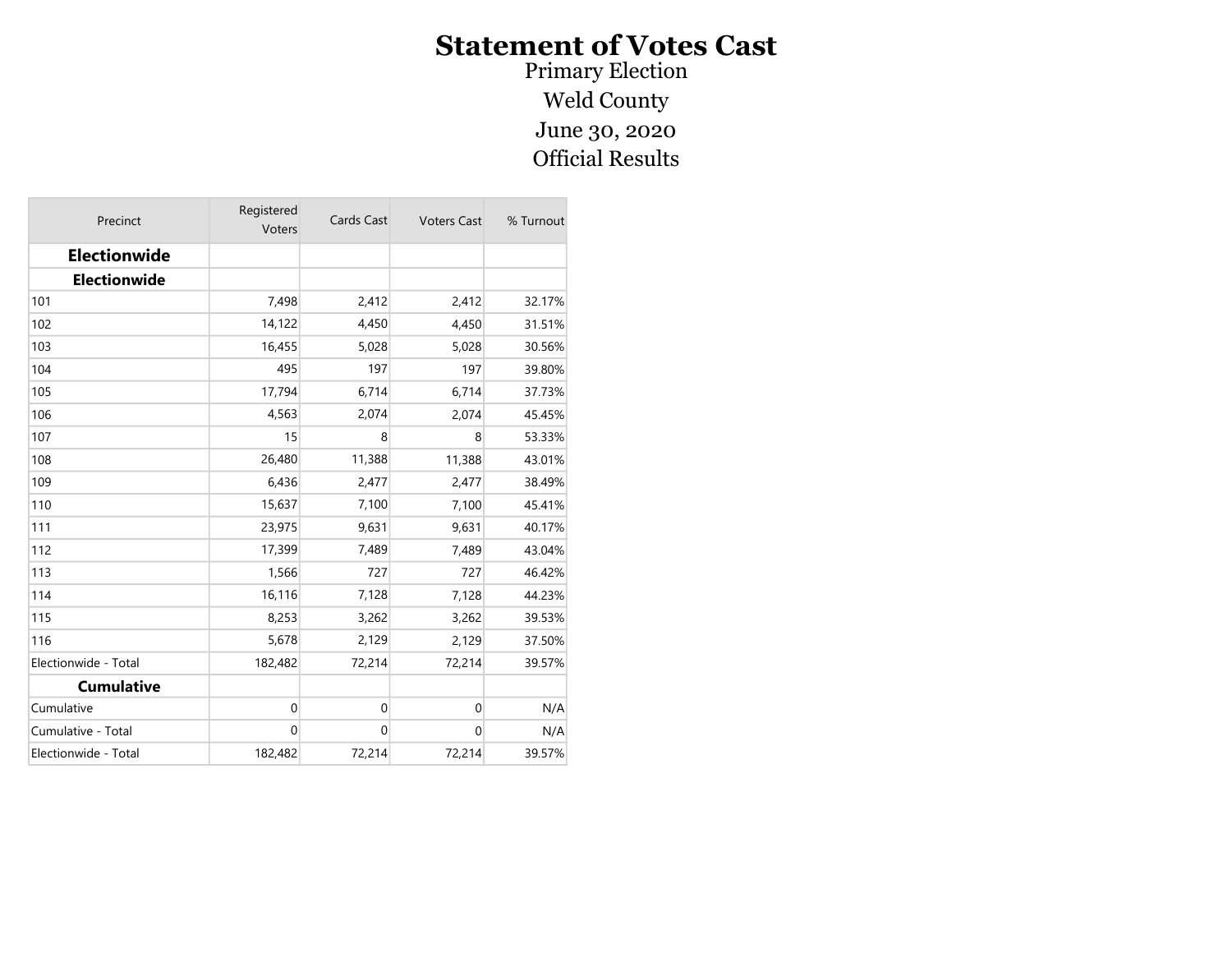Weld County June 30, 2020 Official Results Primary Election

#### United States Senator - DEM (Vote for 1) DEM

| Precinct             | Romanoff<br>(DEM)<br>Andrew | Hickenlooper<br>John W.<br>(DEM) | <b>Total Votes</b> |
|----------------------|-----------------------------|----------------------------------|--------------------|
| Electionwide         |                             |                                  |                    |
| Electionwide         |                             |                                  |                    |
| 101                  | 348                         | 581                              | 929                |
| 102                  | 922                         | 1,341                            | 2,263              |
| 103                  | 1,286                       | 1,748                            | 3,034              |
| 104                  | 23                          | 38                               | 61                 |
| 105                  | 945                         | 1,538                            | 2,483              |
| 106                  | 139                         | 231                              | 370                |
| 107                  | $\boldsymbol{0}$            | $\boldsymbol{0}$                 | $\mathbf 0$        |
| 108                  | 1,695                       | 2,989                            | 4,684              |
| 109                  | 308                         | 590                              | 898                |
| 110                  | 761                         | 1,420                            | 2,181              |
| 111                  | 1,757                       | 2,708                            | 4,465              |
| 112                  | 1,581                       | 2,576                            | 4,157              |
| 113                  | 76                          | 139                              | 215                |
| 114                  | 970                         | 1,731                            | 2,701              |
| 115                  | 442                         | 769                              | 1,211              |
| 116                  | 224                         | 472                              | 696                |
| Electionwide - Total | 11,477                      | 18,871                           | 30,348             |
| <b>Cumulative</b>    |                             |                                  |                    |
| Cumulative           | $\boldsymbol{0}$            | $\mathbf 0$                      | $\mathbf 0$        |
| Cumulative - Total   | $\boldsymbol{0}$            | 0                                | $\mathbf 0$        |
| Electionwide - Total | 11,477                      | 18,871                           | 30,348             |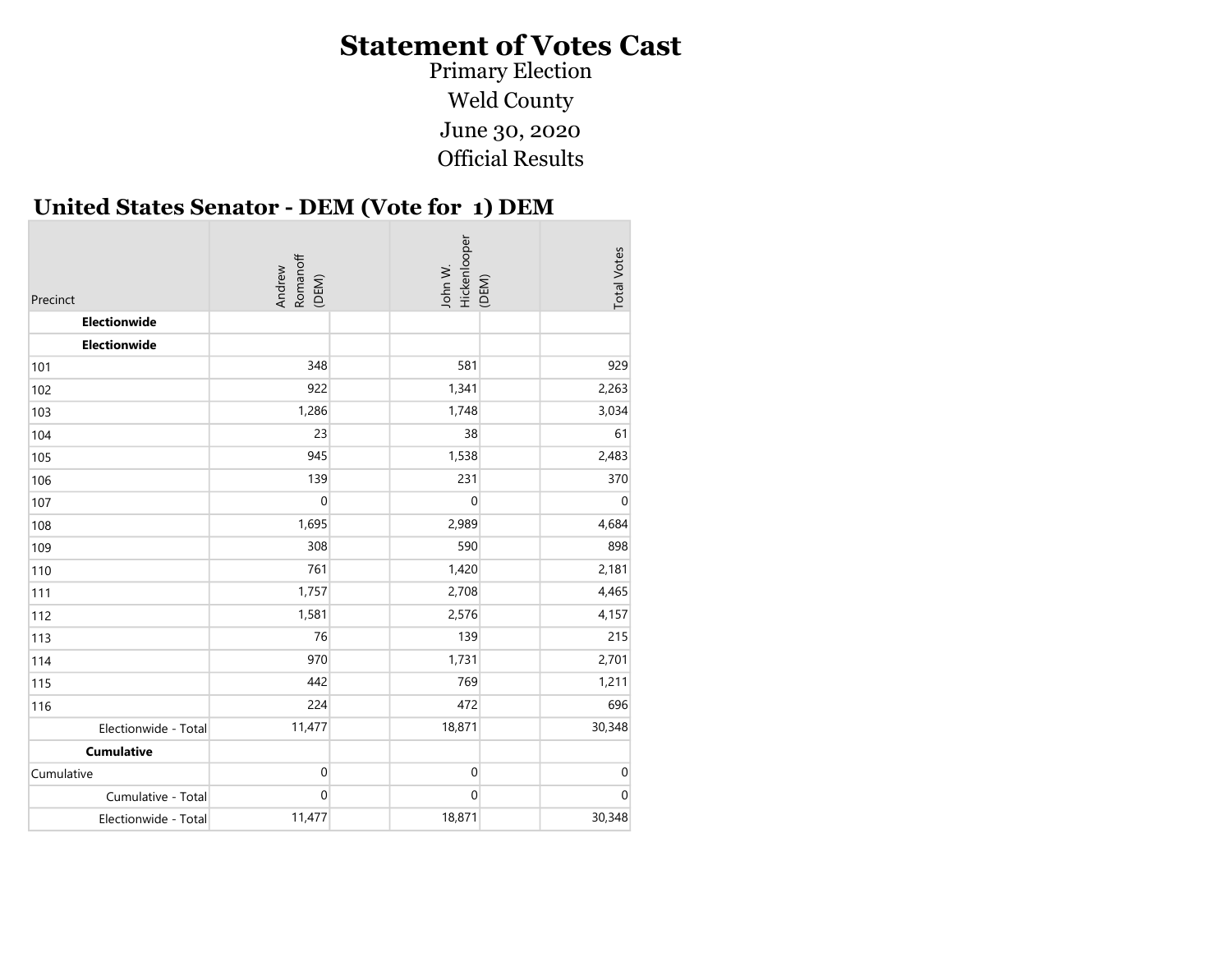Weld County June 30, 2020 Official Results Primary Election

#### Representative to the 117th United States Congress-District 4 - DEM (Vote for 1) DEM

| Precinct             | Ike McCorkle<br>(DEM) | <b>Total Votes</b> |
|----------------------|-----------------------|--------------------|
| Electionwide         |                       |                    |
| Electionwide         |                       |                    |
| 101                  | 795                   | 795                |
| 102                  | 1,888                 | 1,888              |
| 103                  | 2,543                 | 2,543              |
| 104                  | 48                    | 48                 |
| 105                  | 1,975                 | 1,975              |
| 106                  | 299                   | 299                |
| 107                  | $\mathbf 0$           | $\pmb{0}$          |
| 108                  | 3,828                 | 3,828              |
| 109                  | 726                   | 726                |
| 110                  | 1,722                 | 1,722              |
| 111                  | 3,629                 | 3,629              |
| 112                  | 3,338                 | 3,338              |
| 113                  | 168                   | 168                |
| 114                  | 2,158                 | 2,158              |
| 115                  | 996                   | 996                |
| 116                  | 546                   | 546                |
| Electionwide - Total | 24,659                | 24,659             |
| <b>Cumulative</b>    |                       |                    |
| Cumulative           | $\boldsymbol{0}$      | $\mathbf 0$        |
| Cumulative - Total   | $\boldsymbol{0}$      | $\mathbf 0$        |
| Electionwide - Total | 24,659                | 24,659             |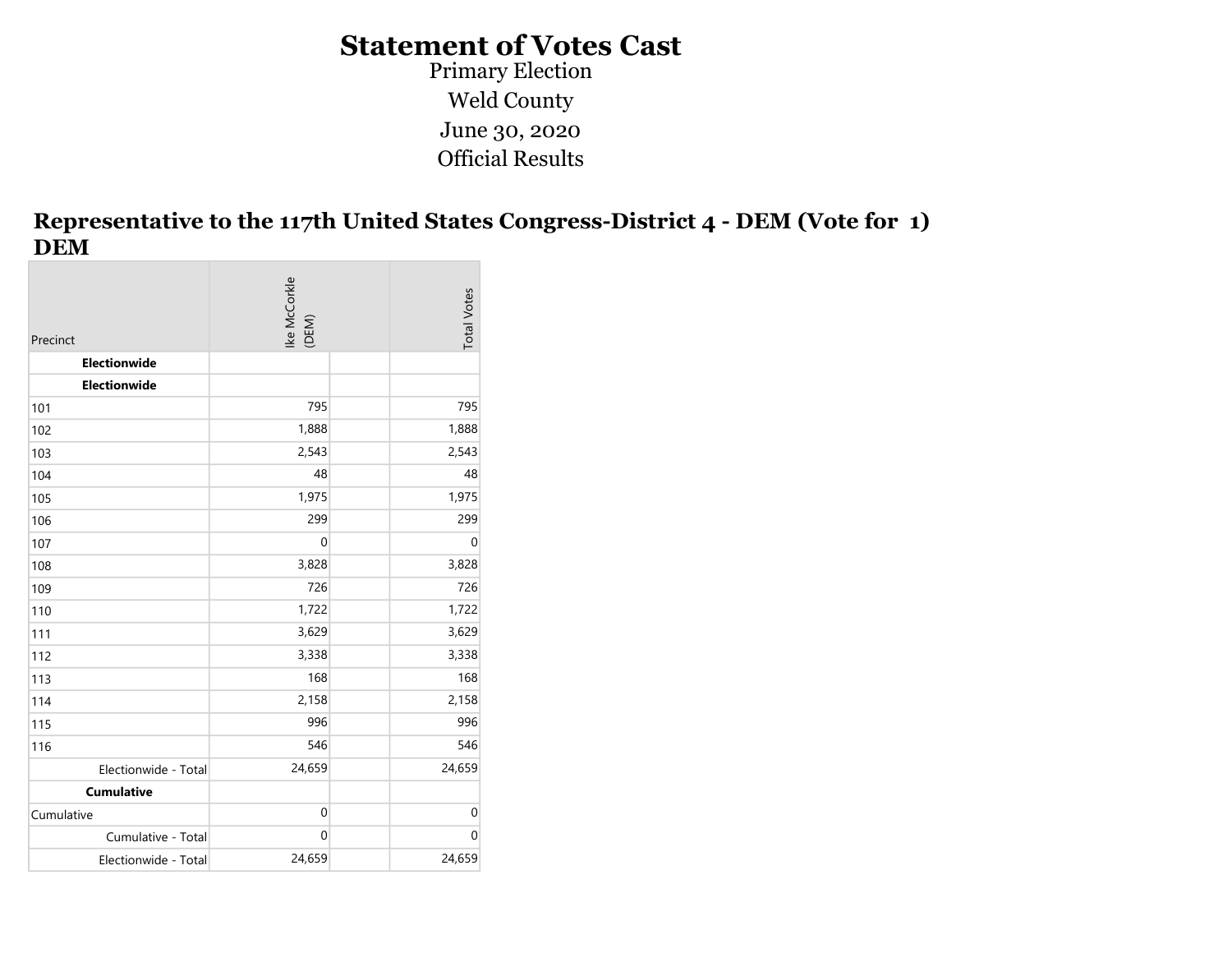Weld County June 30, 2020 Official Results Primary Election

#### State Senator - District 23 - DEM (Vote for 1) DEM

| Precinct             | Sally Boccella<br>(DEM) | Galina Nicoll<br>(DEM) | <b>Total Votes</b> |
|----------------------|-------------------------|------------------------|--------------------|
| Electionwide         |                         |                        |                    |
| Electionwide         |                         |                        |                    |
| 111                  | 2,305                   | 1,702                  | 4,007              |
| 112                  | 2,046                   | 1,716                  | 3,762              |
| 113                  | 111                     | 71                     | 182                |
| 114                  | 1,376                   | 996                    | 2,372              |
| 115                  | 694                     | 401                    | 1,095              |
| 116                  | 346                     | 258                    | 604                |
| Electionwide - Total | 6,878                   | 5,144                  | 12,022             |
| <b>Cumulative</b>    |                         |                        |                    |
| Cumulative           | $\Omega$                | 0                      | 0                  |
| Cumulative - Total   | $\overline{0}$          | $\mathbf 0$            | 0                  |
| Electionwide - Total | 6,878                   | 5,144                  | 12,022             |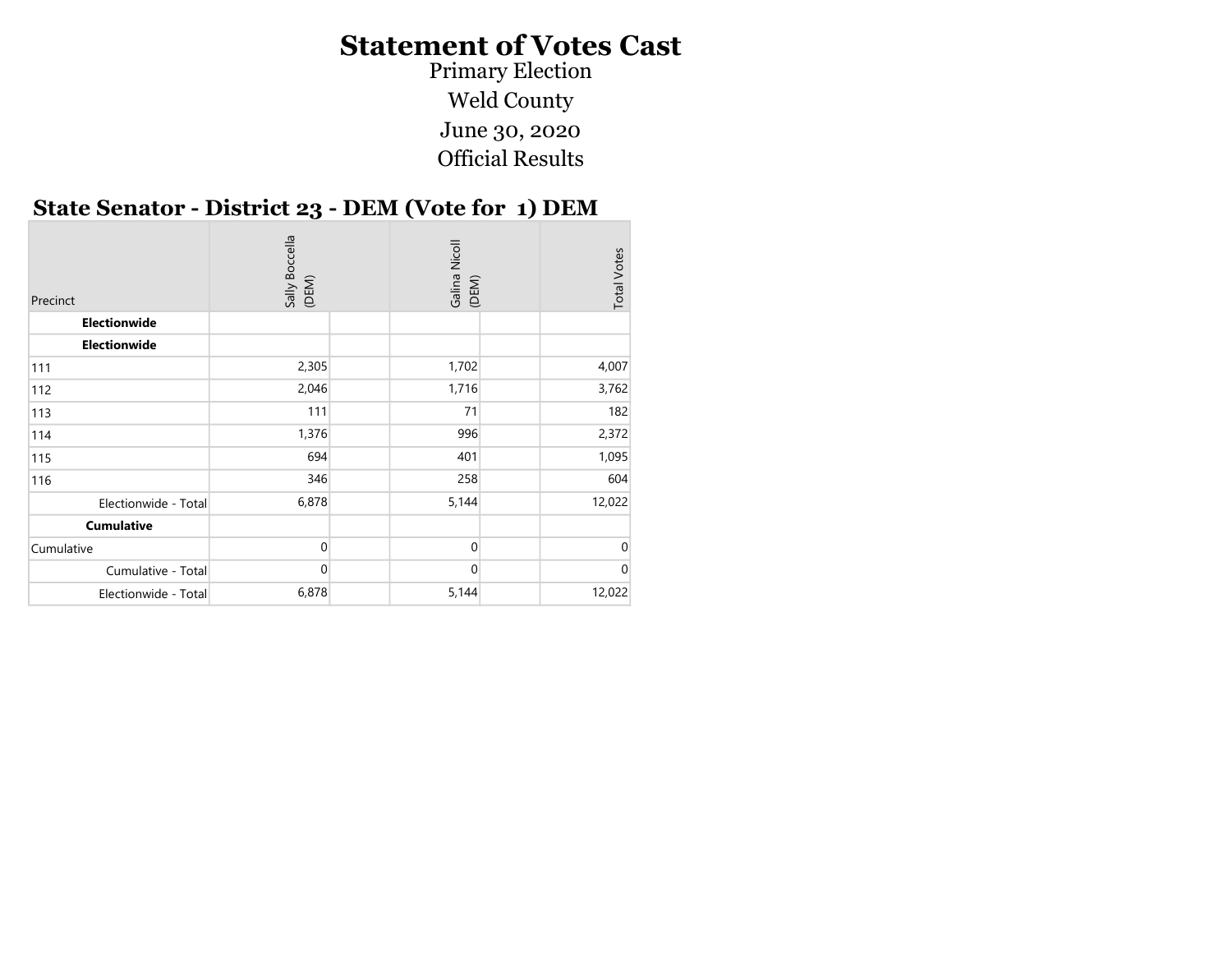Primary Election Weld County June 30, 2020 Official Results

#### State Representative - District 48 - DEM (Vote for 1) DEM

|                                    |                          | <b>Total Votes</b>         |
|------------------------------------|--------------------------|----------------------------|
|                                    |                          |                            |
|                                    |                          |                            |
| 3,841                              |                          | 3,841                      |
|                                    |                          | 733                        |
|                                    |                          | 1,718                      |
|                                    |                          | 992                        |
|                                    |                          | 545                        |
| 7,829<br>Electionwide - Total      |                          | 7,829                      |
|                                    |                          |                            |
| $\mathbf{0}$                       |                          | $\Omega$                   |
| $\mathbf{0}$<br>Cumulative - Total |                          | $\Omega$                   |
| 7,829<br>Electionwide - Total      |                          | 7,829                      |
|                                    | Holly A. Herson<br>(DEM) | 733<br>1,718<br>992<br>545 |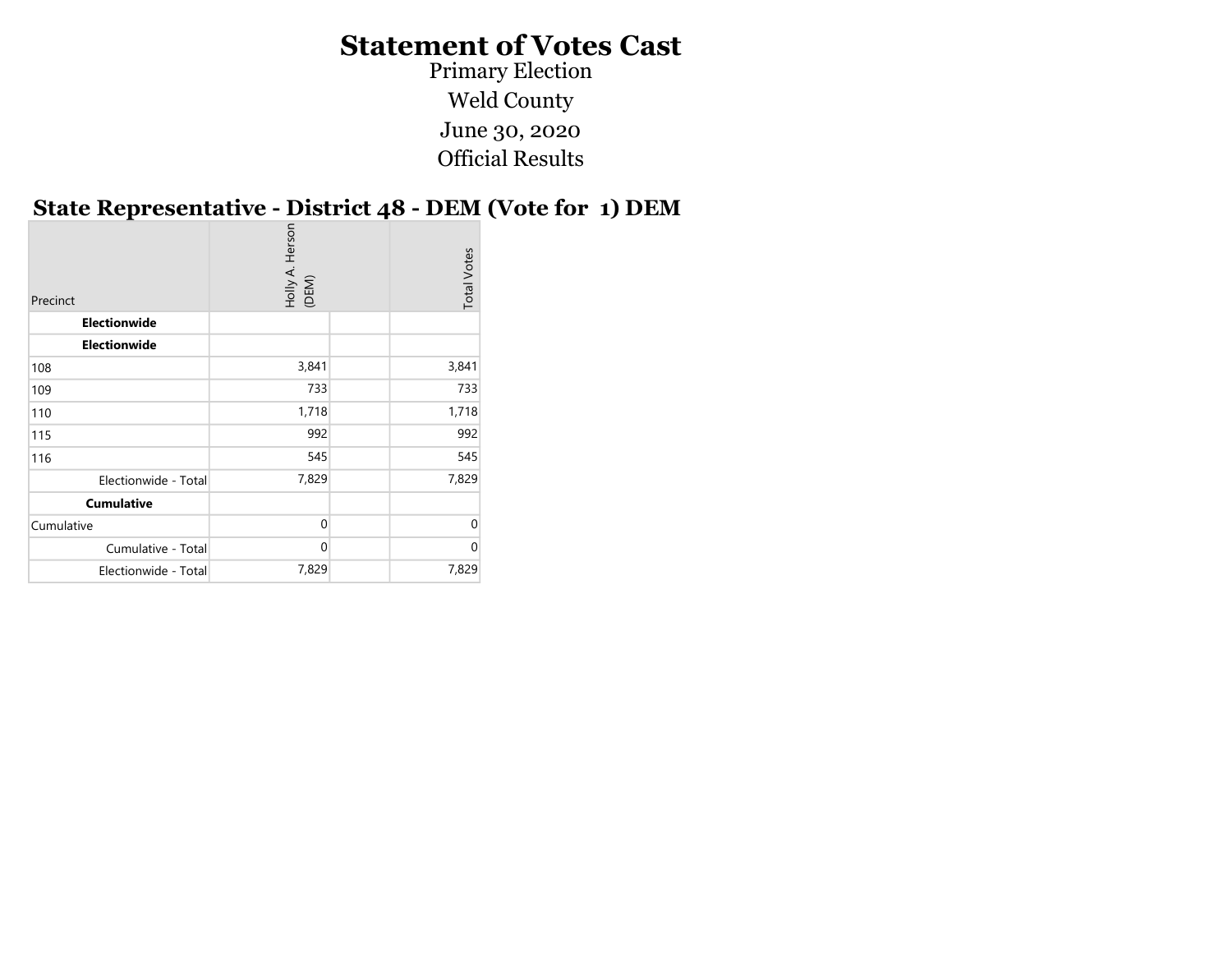Weld County June 30, 2020 Official Results Primary Election

#### State Representative - District 49 - DEM (Vote for 1) DEM

| Precinct             | Yara Hanlin<br>Zokaie<br>(DEM) | <b>Total Votes</b> |
|----------------------|--------------------------------|--------------------|
| <b>Electionwide</b>  |                                |                    |
| <b>Electionwide</b>  |                                |                    |
| 107                  | $\Omega$                       | $\Omega$           |
| 113                  | 163                            | 163                |
| 114                  | 2,137                          | 2,137              |
| Electionwide - Total | 2,300                          | 2,300              |
| <b>Cumulative</b>    |                                |                    |
| Cumulative           | $\Omega$                       | $\Omega$           |
| Cumulative - Total   | $\Omega$                       | $\Omega$           |
| Electionwide - Total | 2,300                          | 2,300              |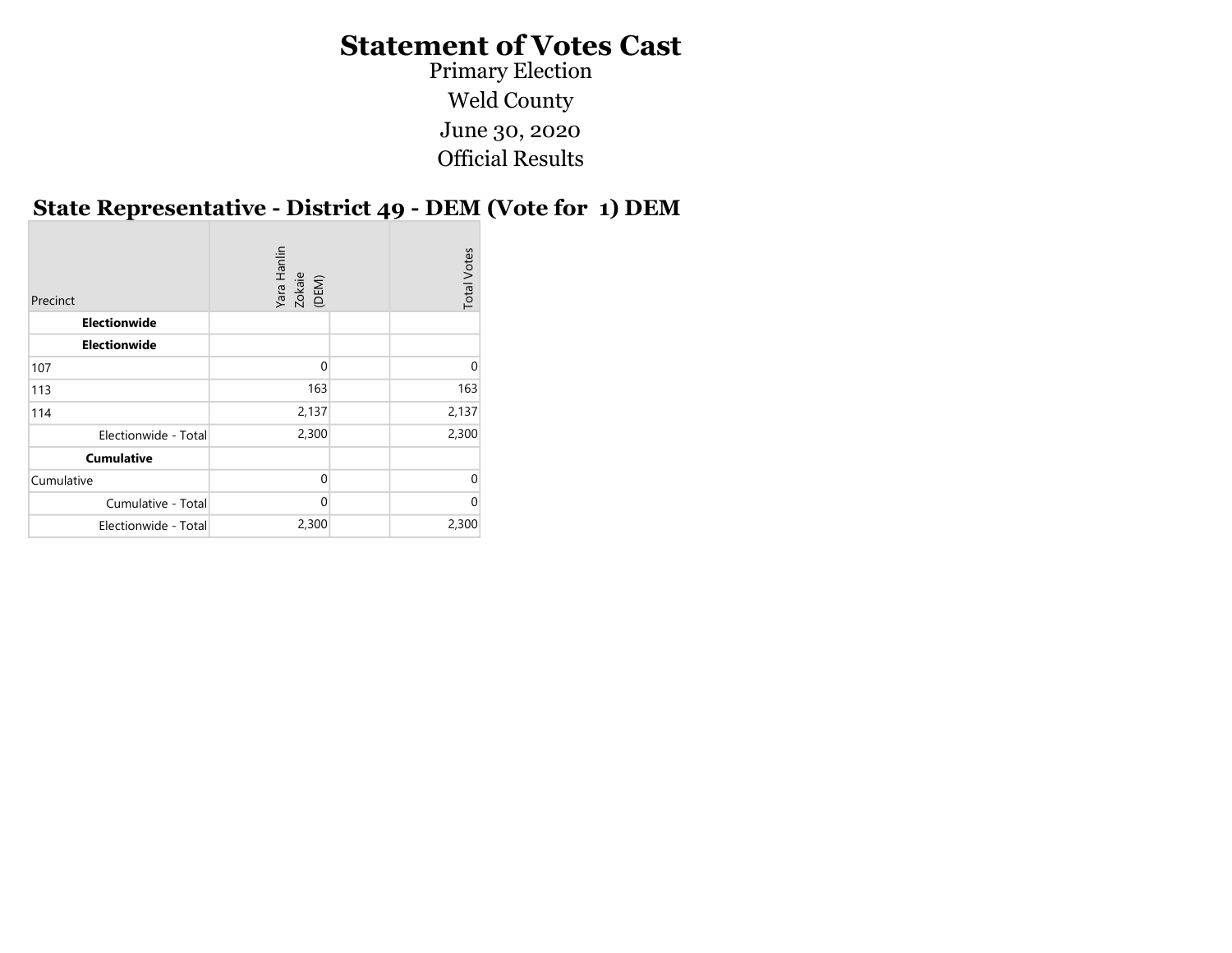Weld County June 30, 2020 Official Results Primary Election

# State Representative - District 50 - DEM (Vote for 1) DEM

| Precinct             | Mary Young<br>(DEM) | <b>Total Votes</b> |
|----------------------|---------------------|--------------------|
| Electionwide         |                     |                    |
| <b>Electionwide</b>  |                     |                    |
| 101                  | 818                 | 818                |
| 102                  | 1,942               | 1,942              |
| 103                  | 2,638               | 2,638              |
| Electionwide - Total | 5,398               | 5,398              |
| <b>Cumulative</b>    |                     |                    |
| Cumulative           | $\Omega$            | $\Omega$           |
| Cumulative - Total   | 0                   | $\Omega$           |
| Electionwide - Total | 5,398               | 5,398              |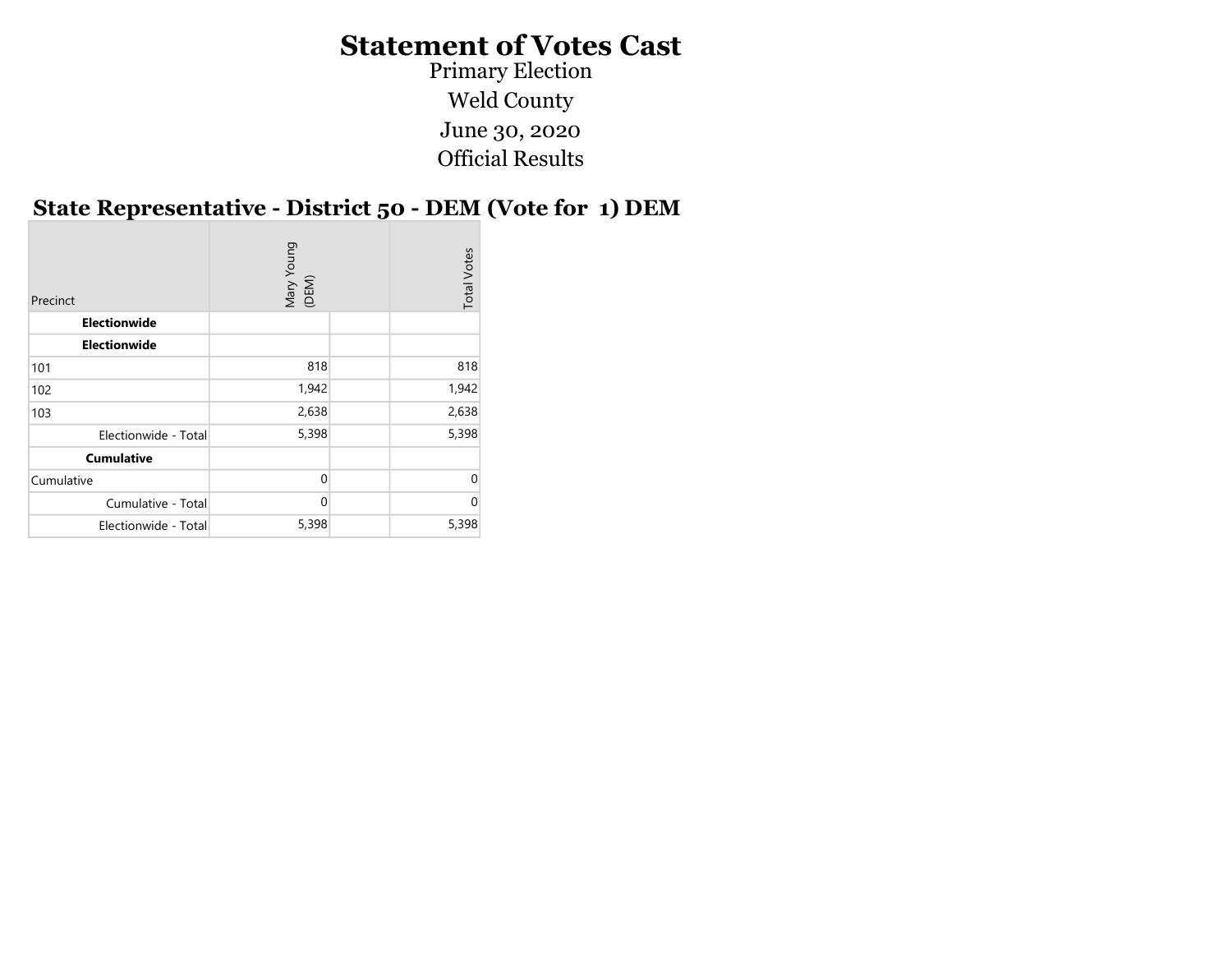Primary Election Weld County June 30, 2020 Official Results

#### State Representative - District 63 - DEM (Vote for 1) DEM

| Gen Schneider<br>(DEM)<br><b>Total Votes</b><br>Precinct |
|----------------------------------------------------------|
| <b>Electionwide</b>                                      |
| <b>Electionwide</b>                                      |
| 48<br>48<br>104                                          |
| 1,975<br>1,975<br>105                                    |
| 299<br>299<br>106                                        |
| 3,618<br>3,618<br>111                                    |
| 3,317<br>3,317<br>112                                    |
| 9,257<br>9,257<br>Electionwide - Total                   |
| <b>Cumulative</b>                                        |
| $\mathbf{0}$<br>$\mathbf 0$<br>Cumulative                |
| $\mathbf{0}$<br>$\Omega$<br>Cumulative - Total           |
| 9,257<br>9,257<br>Electionwide - Total                   |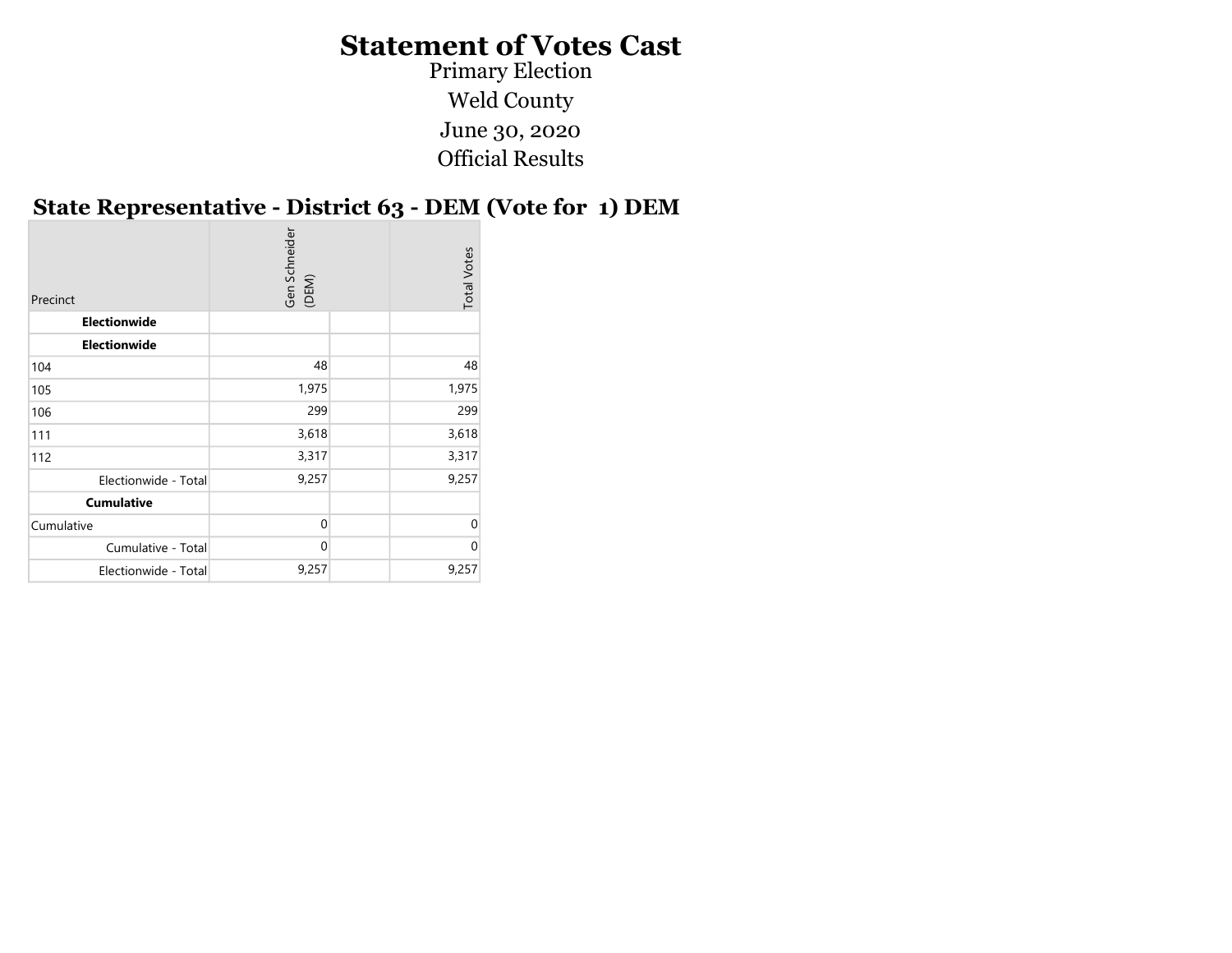Primary Election Weld County June 30, 2020 Official Results

#### District Attorney-19th Judicial District - DEM (Vote for 1) DEM

| Precinct             | candidates for<br>this office<br>There are no | <b>Total Votes</b> |
|----------------------|-----------------------------------------------|--------------------|
| Electionwide         |                                               |                    |
| <b>Electionwide</b>  |                                               |                    |
| 101                  |                                               | 0                  |
| 102                  |                                               | $\pmb{0}$          |
| 103                  |                                               | 0                  |
| 104                  |                                               | 0                  |
| 105                  |                                               | 0                  |
| 106                  |                                               | 0                  |
| 107                  |                                               | 0                  |
| 108                  |                                               | 0                  |
| 109                  |                                               | 0                  |
| 110                  |                                               | 0                  |
| 111                  |                                               | 0                  |
| 112                  |                                               | 0                  |
| 113                  |                                               | 0                  |
| 114                  |                                               | 0                  |
| 115                  |                                               | 0                  |
| 116                  |                                               | $\boldsymbol{0}$   |
| Electionwide - Total |                                               | 0                  |
| <b>Cumulative</b>    |                                               |                    |
| Cumulative           |                                               | 0                  |
| Cumulative - Total   |                                               | $\boldsymbol{0}$   |
| Electionwide - Total |                                               | $\boldsymbol{0}$   |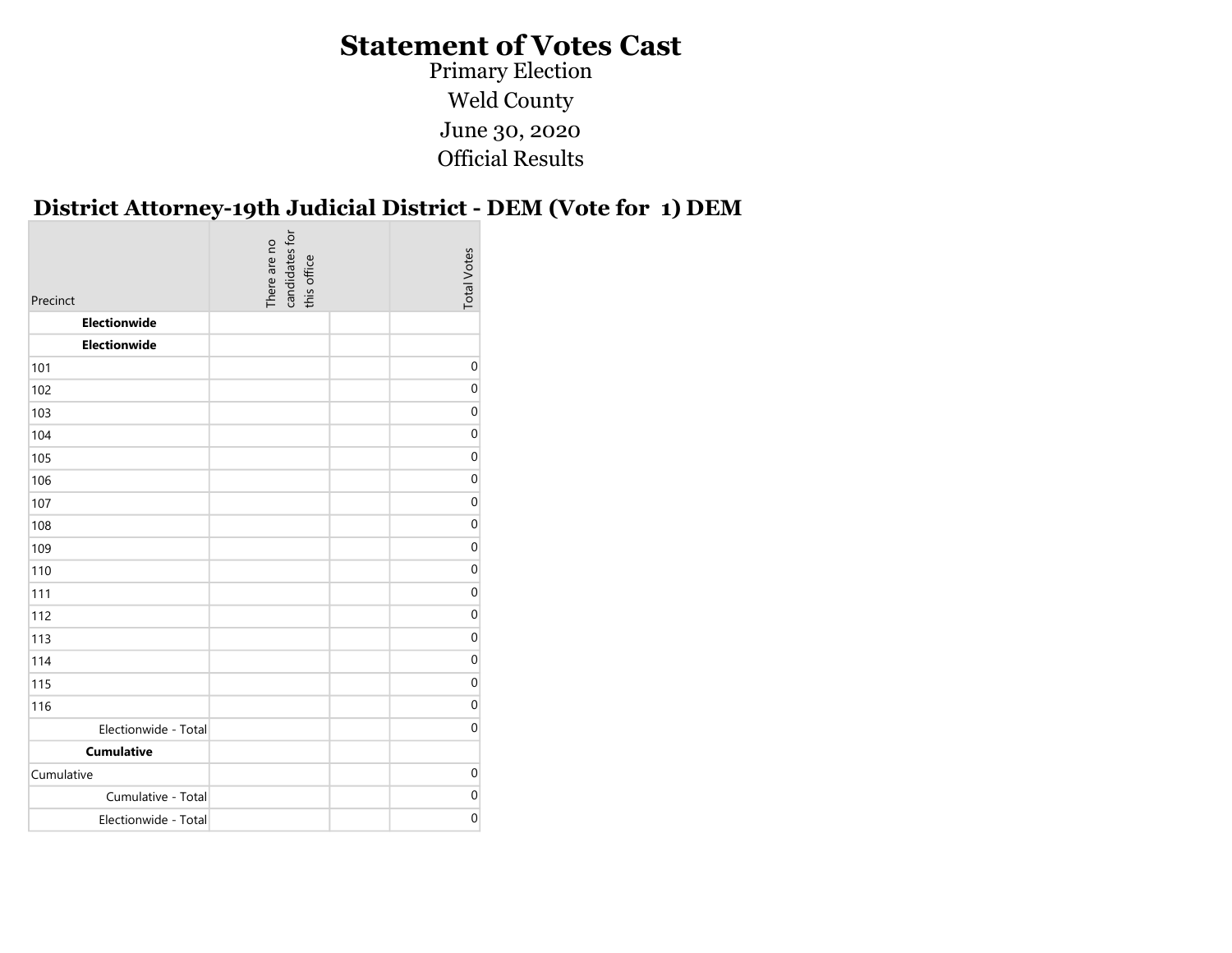Primary Election Weld County June 30, 2020 Official Results

#### Weld County Commissioner At-Large - DEM (Vote for 1) DEM

| Precinct             | Paul N.<br>Echternacht<br>(DEM) | <b>Total Votes</b> |
|----------------------|---------------------------------|--------------------|
| Electionwide         |                                 |                    |
| Electionwide         |                                 |                    |
| 101                  | 787                             | 787                |
| 102                  | 1,857                           | 1,857              |
| 103                  | 2,505                           | 2,505              |
| 104                  | 49                              | 49                 |
| 105                  | 1,939                           | 1,939              |
| 106                  | 297                             | 297                |
| 107                  | $\mathbf 0$                     | $\mathbf 0$        |
| 108                  | 3,781                           | 3,781              |
| 109                  | 712                             | 712                |
| 110                  | 1,689                           | 1,689              |
| 111                  | 3,582                           | 3,582              |
| 112                  | 3,270                           | 3,270              |
| 113                  | 159                             | 159                |
| 114                  | 2,103                           | 2,103              |
| 115                  | 985                             | 985                |
| 116                  | 544                             | 544                |
| Electionwide - Total | 24,259                          | 24,259             |
| <b>Cumulative</b>    |                                 |                    |
| Cumulative           | $\mathbf 0$                     | $\mathbf 0$        |
| Cumulative - Total   | $\mathbf 0$                     | $\mathbf 0$        |
| Electionwide - Total | 24,259                          | 24,259             |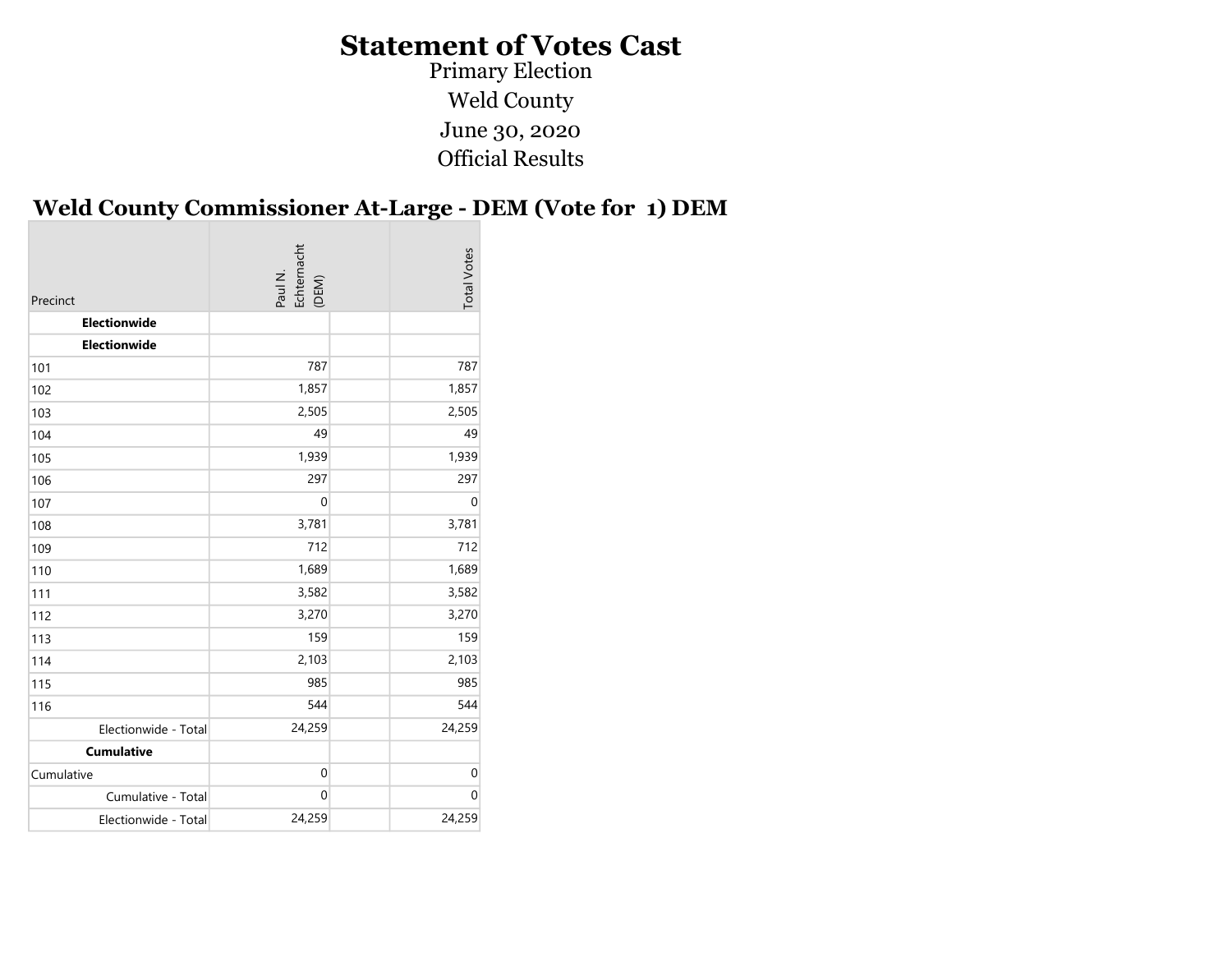Primary Election Weld County June 30, 2020 Official Results

#### Weld County Commissioner District 1 - DEM (Vote for 1) DEM

| Precinct             | John Shull<br>(DEM) | <b>Total Votes</b> |
|----------------------|---------------------|--------------------|
| Electionwide         |                     |                    |
| <b>Electionwide</b>  |                     |                    |
| 103                  | 2,527               | 2,527              |
| 106                  | 293                 | 293                |
| 107                  | $\mathbf 0$         | $\mathbf 0$        |
| 110                  | 1,702               | 1,702              |
| 114                  | 2,122               | 2,122              |
| 116                  | 546                 | 546                |
| Electionwide - Total | 7,190               | 7,190              |
| <b>Cumulative</b>    |                     |                    |
| Cumulative           | $\mathbf 0$         | 0                  |
| Cumulative - Total   | $\mathbf 0$         | $\mathbf 0$        |
| Electionwide - Total | 7,190               | 7,190              |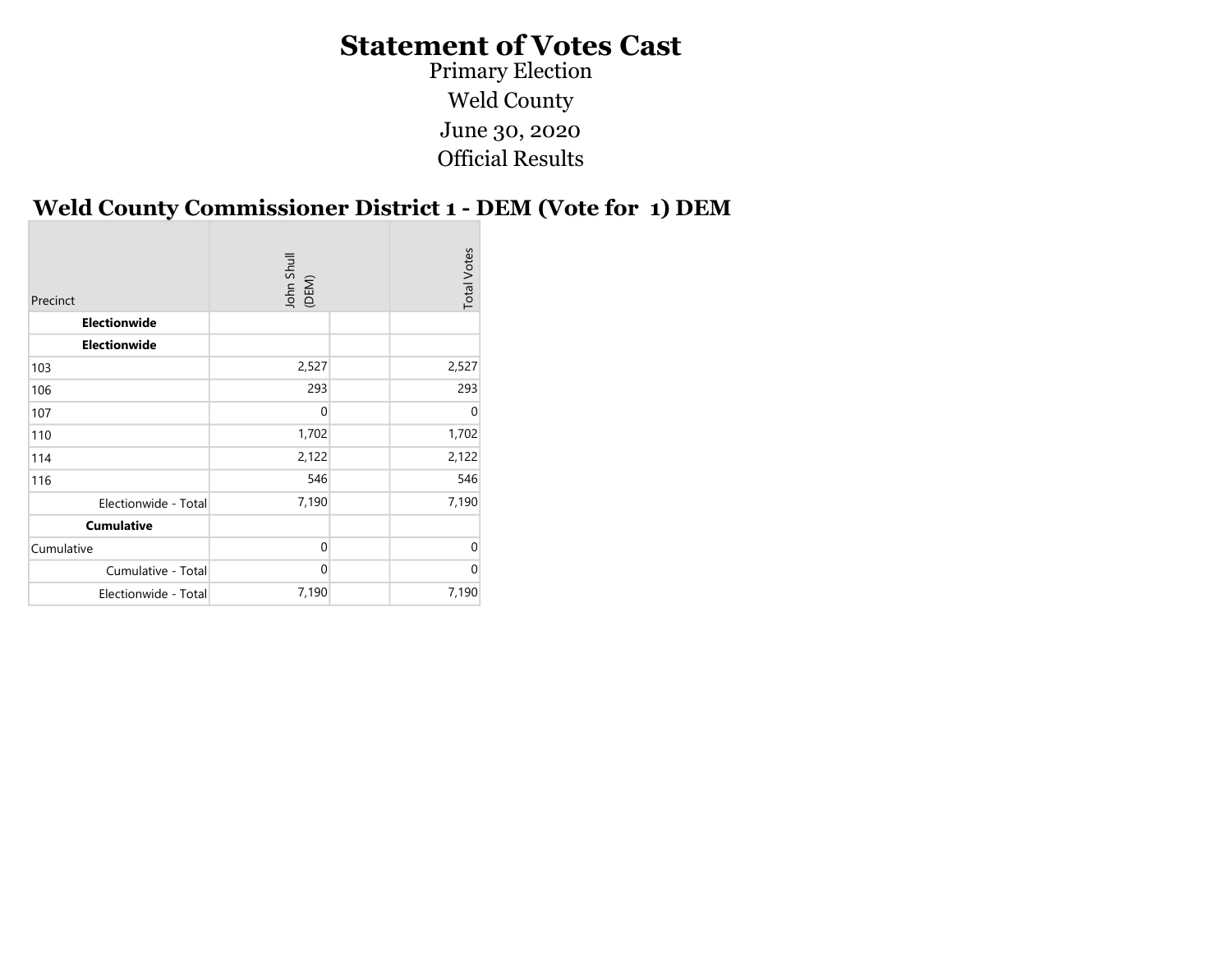Official Results Primary Election Weld County June 30, 2020

#### Weld County Commissioner District 3 - DEM (Vote for 1) DEM

| <b>Electionwide</b><br><b>Electionwide</b><br>1,887<br>1,887<br>102<br>1,956<br>1,956<br>105<br>724<br>724<br>109<br>3,298<br>3,298<br>112<br>7,865<br>7,865<br>Electionwide - Total<br><b>Cumulative</b><br>$\mathbf 0$<br>$\Omega$<br>Cumulative |
|----------------------------------------------------------------------------------------------------------------------------------------------------------------------------------------------------------------------------------------------------|
|                                                                                                                                                                                                                                                    |
|                                                                                                                                                                                                                                                    |
|                                                                                                                                                                                                                                                    |
|                                                                                                                                                                                                                                                    |
|                                                                                                                                                                                                                                                    |
|                                                                                                                                                                                                                                                    |
|                                                                                                                                                                                                                                                    |
|                                                                                                                                                                                                                                                    |
|                                                                                                                                                                                                                                                    |
| $\mathbf{0}$<br>$\Omega$<br>Cumulative - Total                                                                                                                                                                                                     |
| 7,865<br>7,865<br>Electionwide - Total                                                                                                                                                                                                             |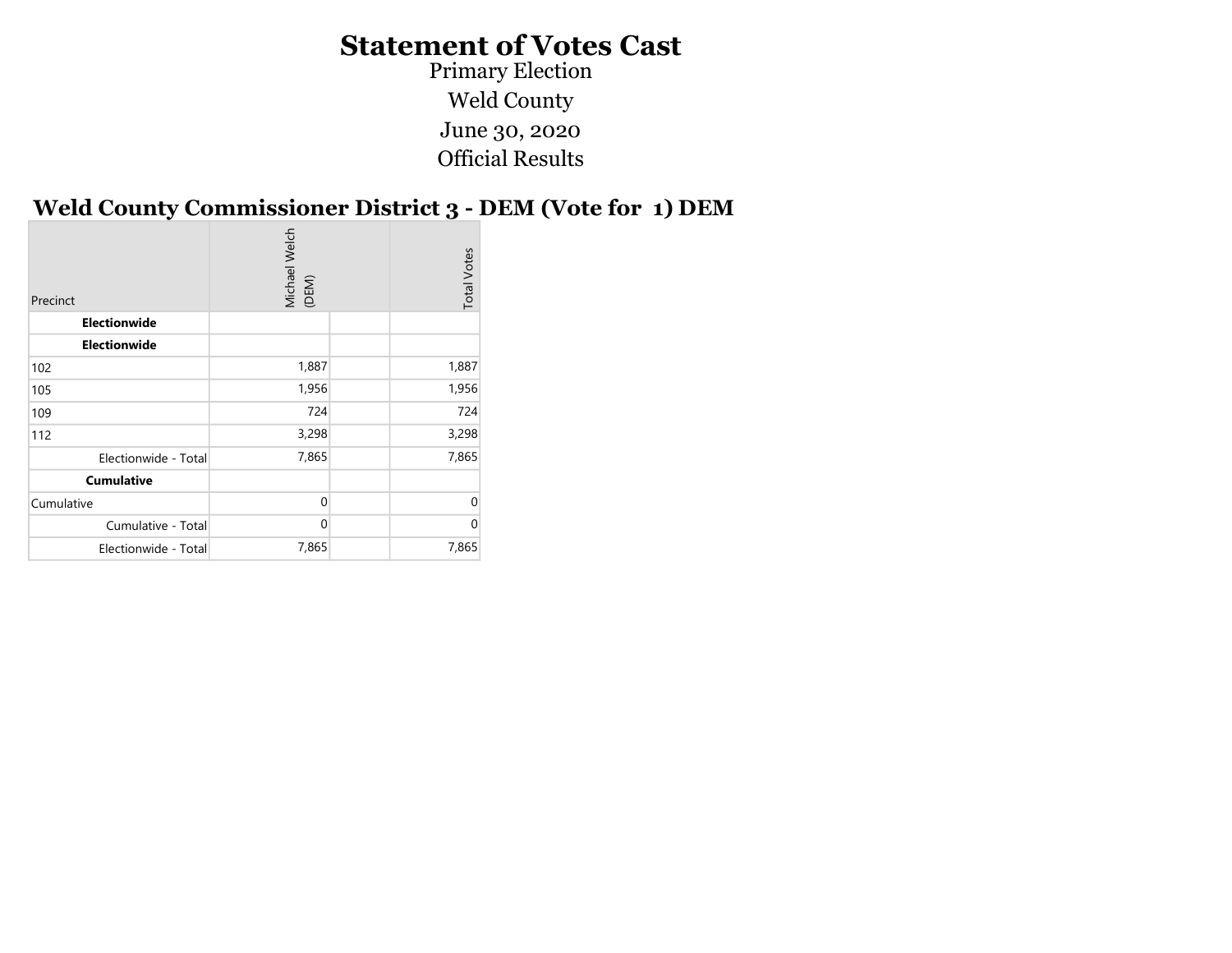Primary Election Weld County June 30, 2020 Official Results

#### United States Senator - LBR (Vote for 1) LBR

| Precinct             | Gaylon Kent<br>(LBR) |  | Raymon<br>Anthony<br>Doane<br>(LBR) |  | <b>Total Votes</b> |
|----------------------|----------------------|--|-------------------------------------|--|--------------------|
| Electionwide         |                      |  |                                     |  |                    |
| Electionwide         |                      |  |                                     |  |                    |
| 101                  | 79                   |  | 147                                 |  | 226                |
| 102                  | 31                   |  | 71                                  |  | 102                |
| 103                  | $\pmb{0}$            |  | $\boldsymbol{0}$                    |  | $\mathbf 0$        |
| 104                  | $\boldsymbol{0}$     |  | $\pmb{0}$                           |  | $\mathbf 0$        |
| 105                  | $\pmb{0}$            |  | 0                                   |  | $\mathbf 0$        |
| 106                  | $\pmb{0}$            |  | 0                                   |  | $\Omega$           |
| 107                  | $\boldsymbol{0}$     |  | $\boldsymbol{0}$                    |  | $\mathbf 0$        |
| 108                  | $\pmb{0}$            |  | 0                                   |  | 0                  |
| 109                  | $\mathbf 0$          |  | $\mathbf 0$                         |  | $\mathbf{0}$       |
| 110                  | $\mathbf 0$          |  | $\mathbf 0$                         |  | 0                  |
| 111                  | $\pmb{0}$            |  | 0                                   |  | 0                  |
| 112                  | $\mathbf 0$          |  | 0                                   |  | 0                  |
| 113                  | $\pmb{0}$            |  | 0                                   |  | 0                  |
| 114                  | $\boldsymbol{0}$     |  | $\mathbf 0$                         |  | $\mathbf 0$        |
| 115                  | $\mathbf 0$          |  | 0                                   |  | $\mathbf{0}$       |
| 116                  | $\boldsymbol{0}$     |  | $\pmb{0}$                           |  | $\mathbf{0}$       |
| Electionwide - Total | 110                  |  | 218                                 |  | 328                |
| <b>Cumulative</b>    |                      |  |                                     |  |                    |
| Cumulative           | $\boldsymbol{0}$     |  | $\boldsymbol{0}$                    |  | $\boldsymbol{0}$   |
| Cumulative - Total   | $\pmb{0}$            |  | 0                                   |  | $\mathbf{0}$       |
| Electionwide - Total | 110                  |  | 218                                 |  | 328                |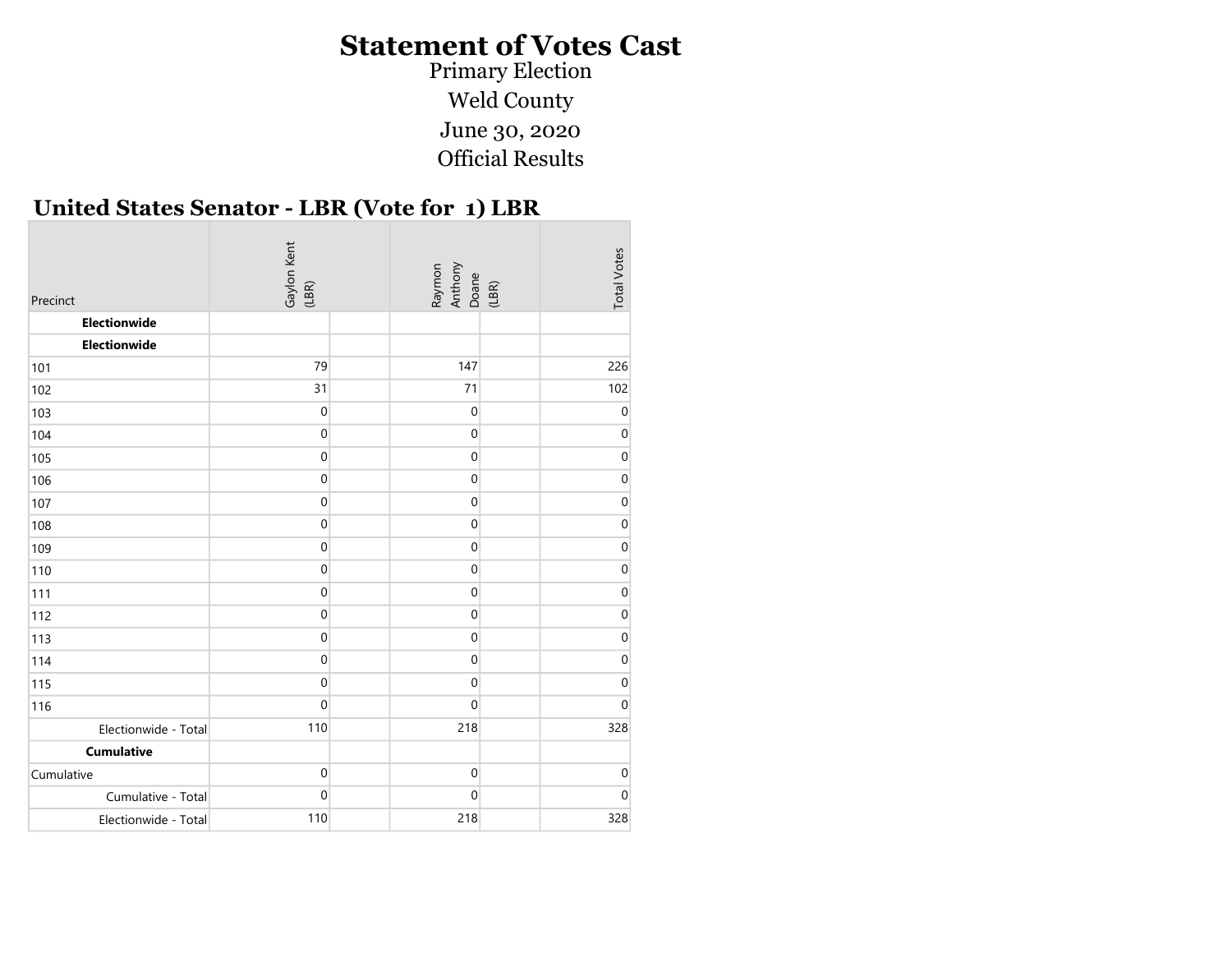Official Results Primary Election Weld County June 30, 2020

#### Weld County Commissioner District 3 - LBR (Vote for 1) LBR

|              |                       | <b>Total Votes</b> |
|--------------|-----------------------|--------------------|
|              |                       |                    |
|              |                       |                    |
| 101          |                       | 101                |
| $\mathbf 0$  |                       | 0                  |
| $\mathbf{0}$ |                       | $\Omega$           |
| $\Omega$     |                       | $\Omega$           |
| 101          |                       | 101                |
|              |                       |                    |
| $\Omega$     |                       | $\Omega$           |
| $\Omega$     |                       | $\Omega$           |
| 101          |                       | 101                |
|              | Matthew Hess<br>(LBR) |                    |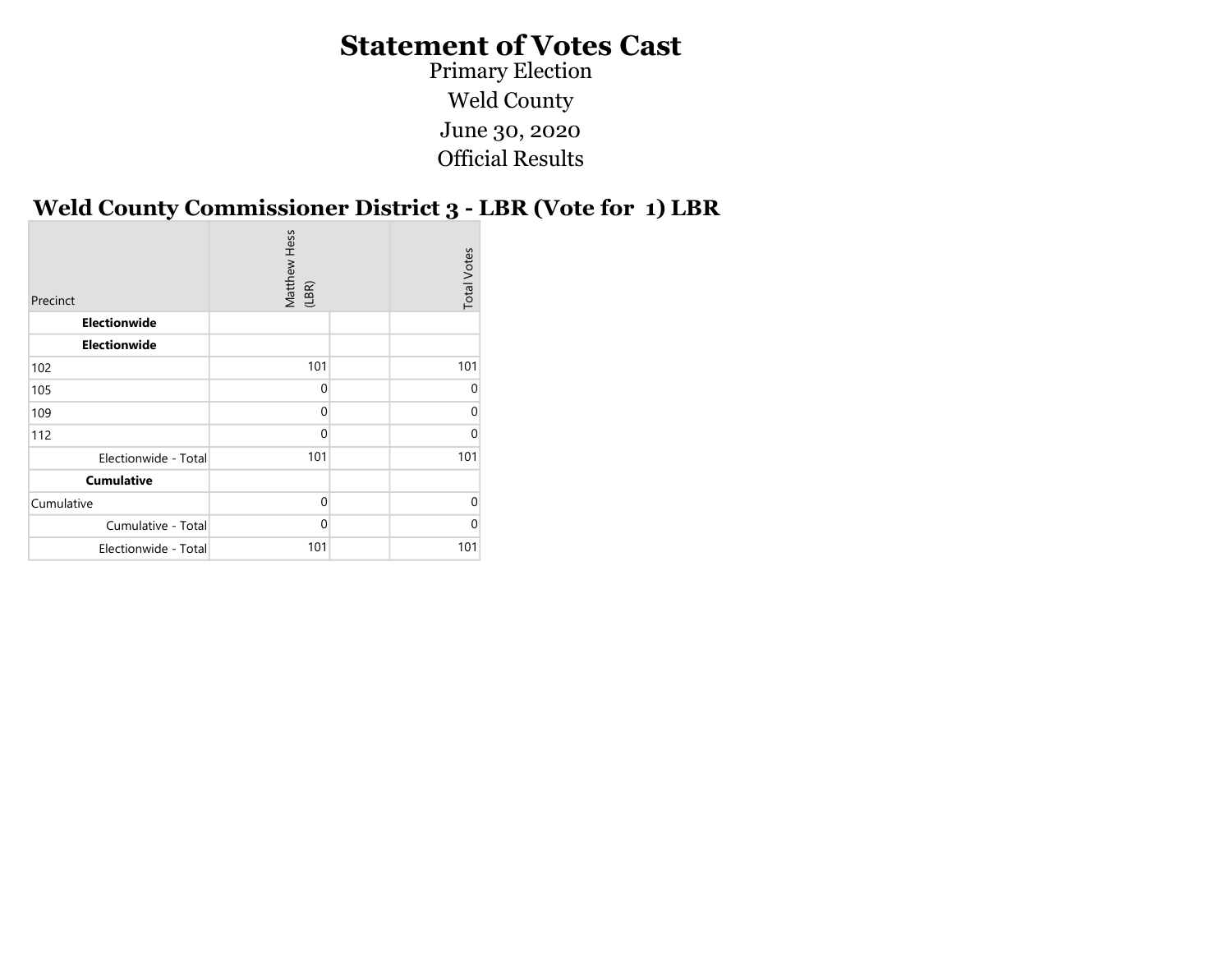Primary Election Weld County June 30, 2020 Official Results

#### United States Senator - REP (Vote for 1) REP

| Precinct             | Cory Gardner<br>(REP) | <b>Total Votes</b> |
|----------------------|-----------------------|--------------------|
| Electionwide         |                       |                    |
| Electionwide         |                       |                    |
| 101                  | 1,170                 | 1,170              |
| 102                  | 1,969                 | 1,969              |
| 103                  | 1,817                 | 1,817              |
| 104                  | 131                   | 131                |
| 105                  | 3,988                 | 3,988              |
| 106                  | 1,624                 | 1,624              |
| 107                  | $\mathbf 0$           | $\boldsymbol{0}$   |
| 108                  | 6,272                 | 6,272              |
| 109                  | 1,498                 | 1,498              |
| 110                  | 4,610                 | 4,610              |
| 111                  | 4,934                 | 4,934              |
| 112                  | 3,133                 | 3,133              |
| 113                  | 497                   | 497                |
| 114                  | 4,170                 | 4,170              |
| 115                  | 1,949                 | 1,949              |
| 116                  | 1,359                 | 1,359              |
| Electionwide - Total | 39,121                | 39,121             |
| <b>Cumulative</b>    |                       |                    |
| Cumulative           | $\mathbf 0$           | $\mathbf 0$        |
| Cumulative - Total   | $\mathbf 0$           | $\mathbf 0$        |
| Electionwide - Total | 39,121                | 39,121             |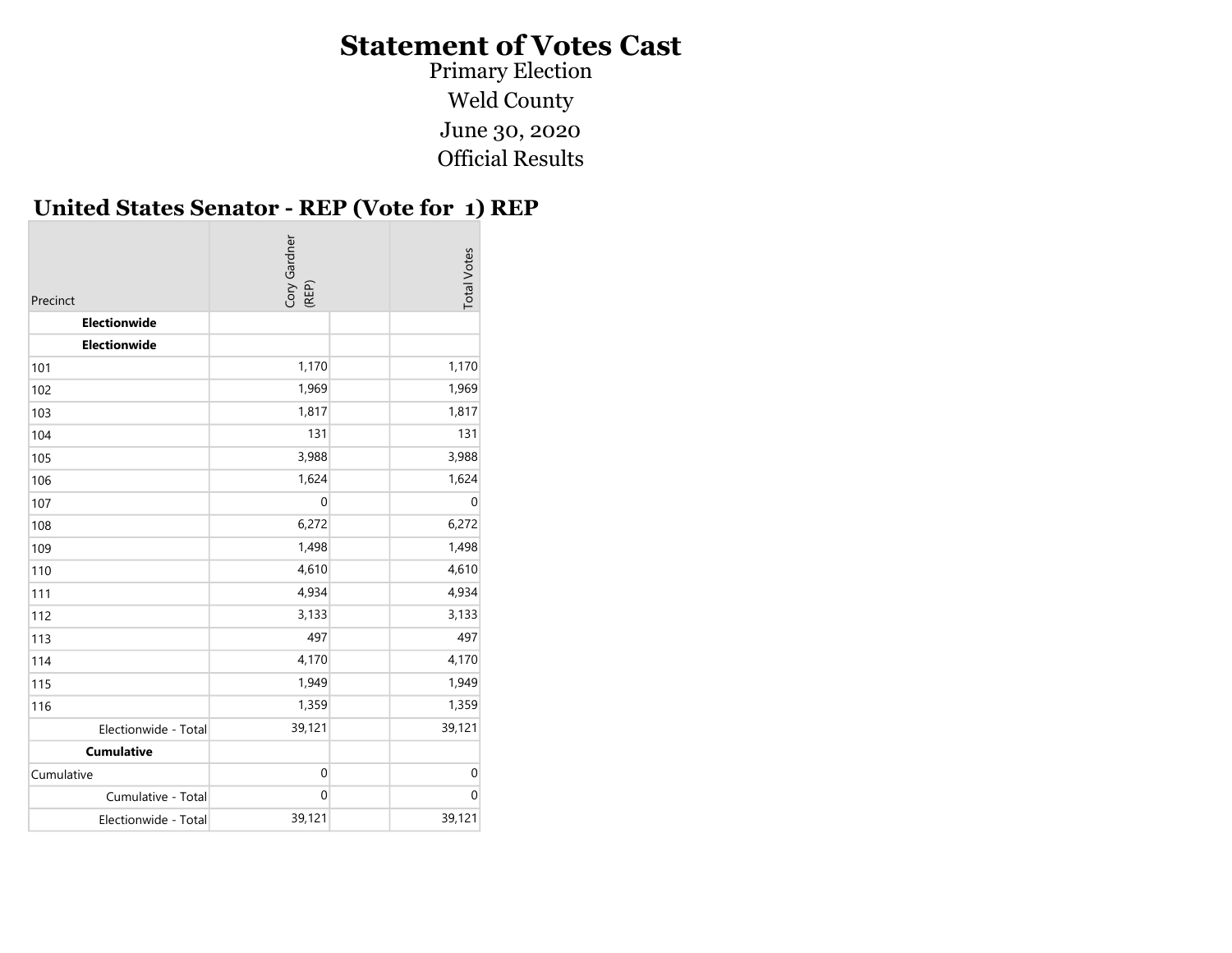Primary Election Weld County June 30, 2020 Official Results

#### Representative to the 117th United States Congress-District 4 - REP (Vote for 1) REP

| Precinct             | Ken Buck<br>(REP) | <b>Total Votes</b> |
|----------------------|-------------------|--------------------|
| Electionwide         |                   |                    |
| Electionwide         |                   |                    |
| 101                  | 1,156             | 1,156              |
| 102                  | 1,939             | 1,939              |
| 103                  | 1,788             | 1,788              |
| 104                  | 131               | 131                |
| 105                  | 3,940             | 3,940              |
| 106                  | 1,607             | 1,607              |
| 107                  | $\mathbf 0$       | $\mathbf 0$        |
| 108                  | 6,186             | 6,186              |
| 109                  | 1,491             | 1,491              |
| 110                  | 4,535             | 4,535              |
| 111                  | 4,865             | 4,865              |
| 112                  | 3,063             | 3,063              |
| 113                  | 481               | 481                |
| 114                  | 4,108             | 4,108              |
| 115                  | 1,928             | 1,928              |
| 116                  | 1,332             | 1,332              |
| Electionwide - Total | 38,550            | 38,550             |
| <b>Cumulative</b>    |                   |                    |
| Cumulative           | $\boldsymbol{0}$  | $\mathbf 0$        |
| Cumulative - Total   | $\boldsymbol{0}$  | $\mathbf 0$        |
| Electionwide - Total | 38,550            | 38,550             |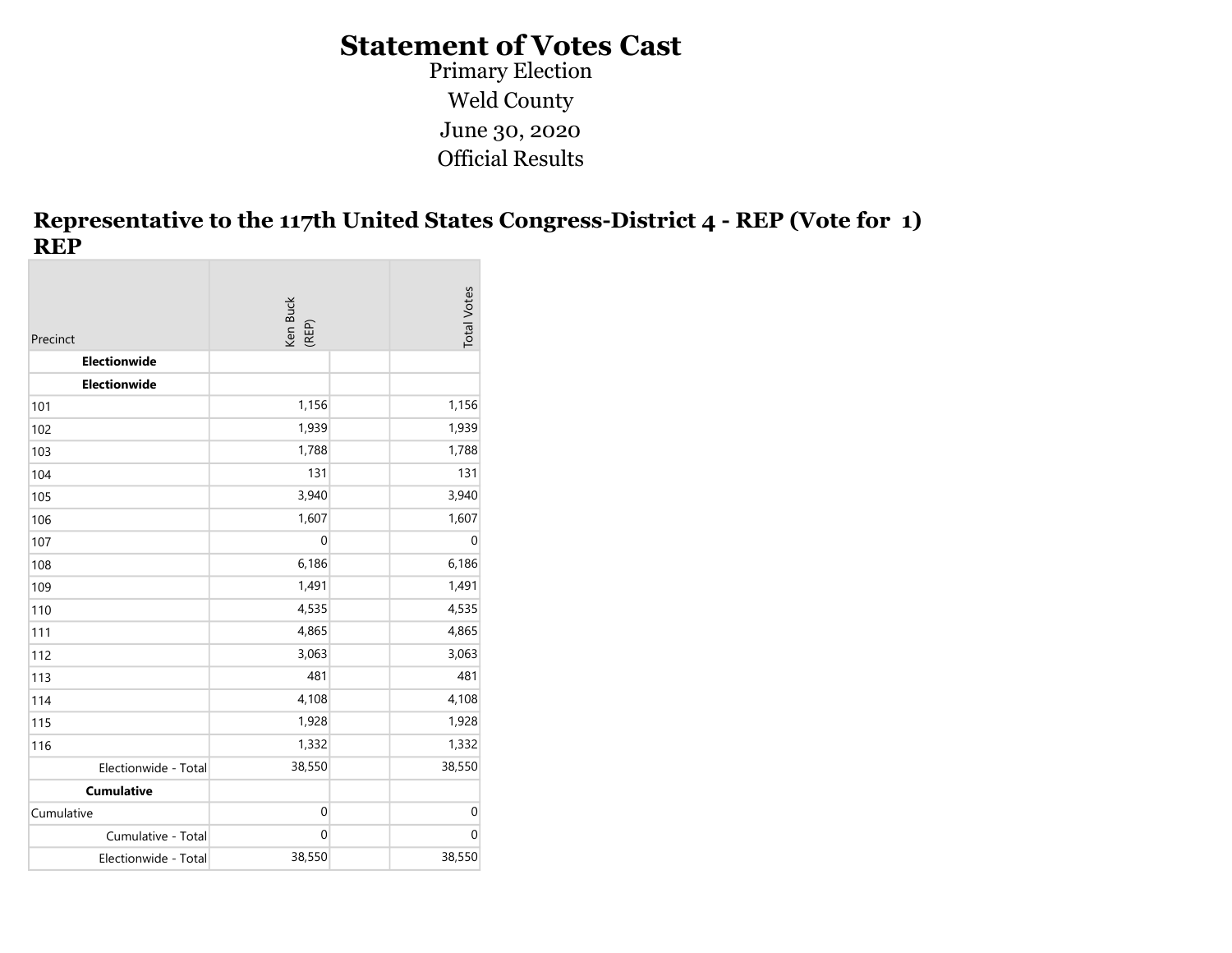Primary Election Weld County June 30, 2020 Official Results

#### State Senator - District 23 - REP (Vote for 1) REP

| Precinct             | Parchment<br>(REP)<br>Rupert | Kirkmeyer<br><b>Barbara</b> | (REP) | <b>Total Votes</b> |
|----------------------|------------------------------|-----------------------------|-------|--------------------|
| Electionwide         |                              |                             |       |                    |
| Electionwide         |                              |                             |       |                    |
| 111                  | 2,193                        | 2,806                       |       | 4,999              |
| 112                  | 1,266                        | 1,908                       |       | 3,174              |
| 113                  | 248                          | 251                         |       | 499                |
| 114                  | 2,034                        | 2,203                       |       | 4,237              |
| 115                  | 909                          | 1,082                       |       | 1,991              |
| 116                  | 632                          | 758                         |       | 1,390              |
| Electionwide - Total | 7,282                        | 9,008                       |       | 16,290             |
| <b>Cumulative</b>    |                              |                             |       |                    |
| Cumulative           | $\Omega$                     | 0                           |       |                    |
| Cumulative - Total   | $\overline{0}$               | $\mathbf 0$                 |       | 0                  |
| Electionwide - Total | 7,282                        | 9,008                       |       | 16,290             |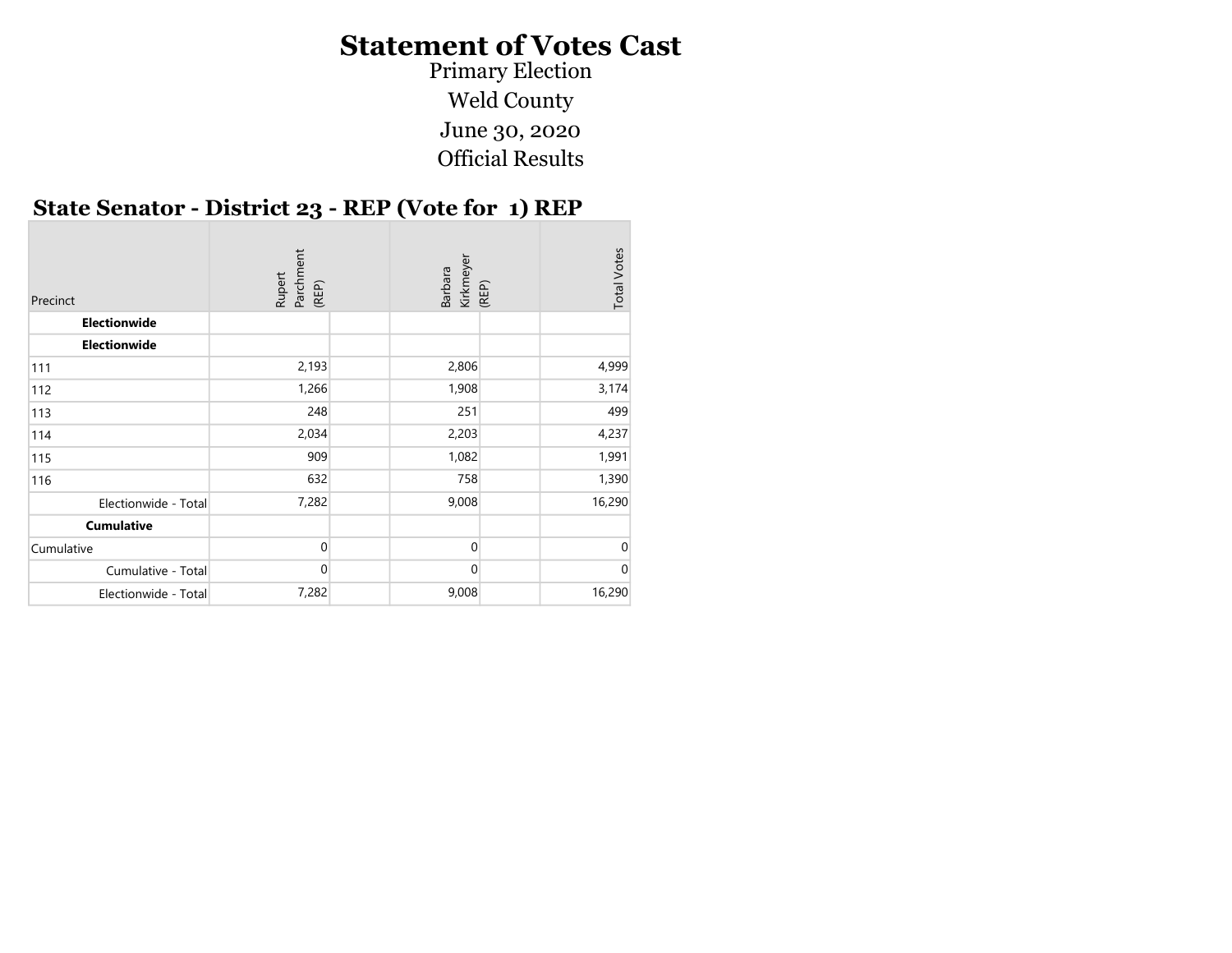Primary Election Weld County June 30, 2020 Official Results

#### State Representative - District 48 - REP (Vote for 1) REP

| Precinct             | Grady Nouis<br>(REP) | Van<br>Tonya<br>Beber<br>(REP) | <b>Total Votes</b> |
|----------------------|----------------------|--------------------------------|--------------------|
| <b>Electionwide</b>  |                      |                                |                    |
| <b>Electionwide</b>  |                      |                                |                    |
| 108                  | 2,570                | 3,885                          | 6,455              |
| 109                  | 641                  | 868                            | 1,509              |
| 110                  | 1,991                | 2,678                          | 4,669              |
| 115                  | 1,133                | 832                            | 1,965              |
| 116                  | 691                  | 676                            | 1,367              |
| Electionwide - Total | 7,026                | 8,939                          | 15,965             |
| <b>Cumulative</b>    |                      |                                |                    |
| Cumulative           | $\Omega$             | $\Omega$                       | U                  |
| Cumulative - Total   | $\mathbf 0$          | $\mathbf 0$                    |                    |
| Electionwide - Total | 7,026                | 8,939                          | 15,965             |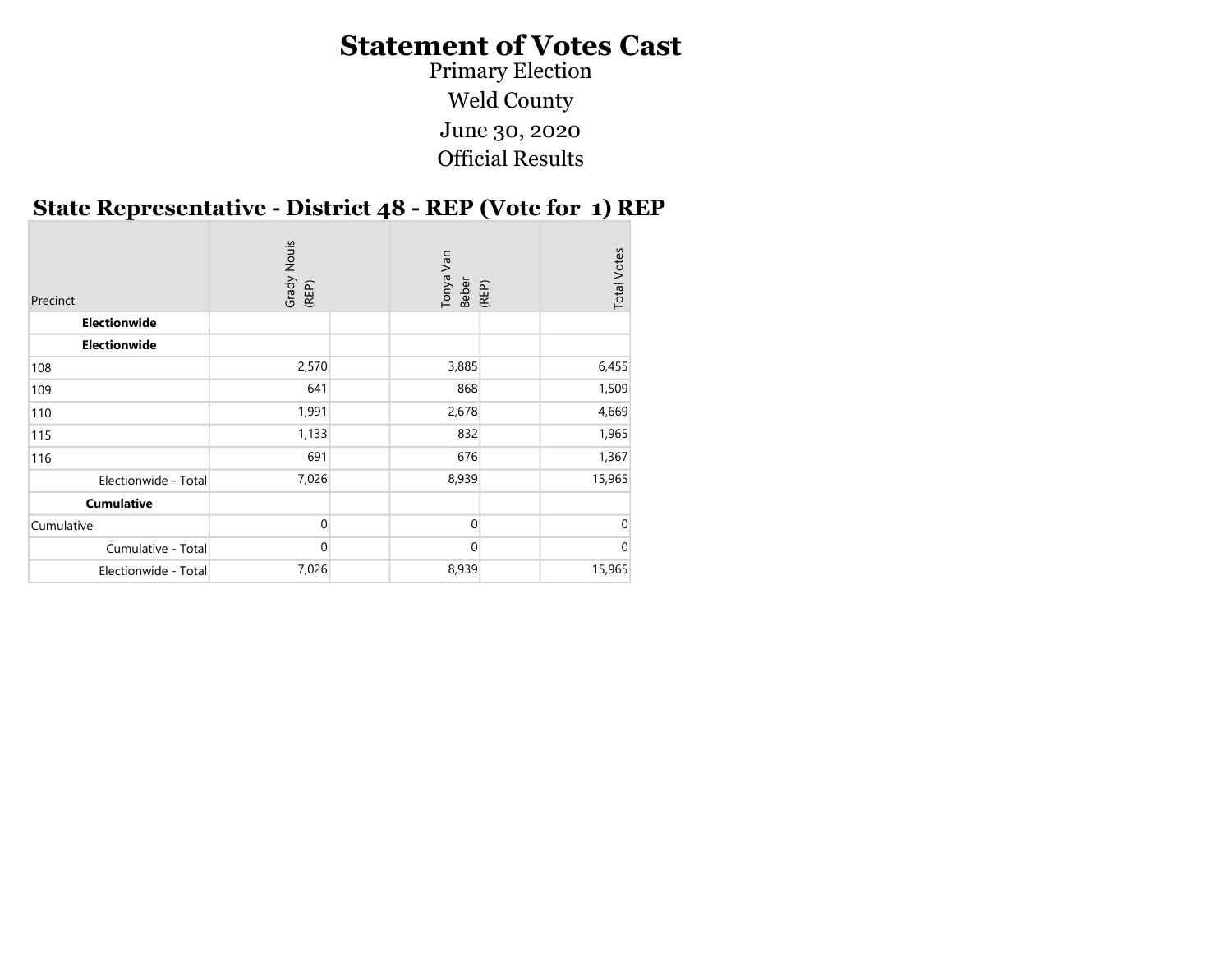June 30, 2020 Official Results Primary Election Weld County

#### State Representative - District 49 - REP (Vote for 1) REP

| Precinct             | Vicki Marble<br>(REP) | Lynch<br>Mike I<br>(REP) | <b>Total Votes</b> |
|----------------------|-----------------------|--------------------------|--------------------|
| Electionwide         |                       |                          |                    |
| Electionwide         |                       |                          |                    |
| 107                  |                       | 0                        |                    |
| 113                  | 182                   | 314                      | 496                |
| 114                  | 1,459                 | 2,802                    | 4,261              |
| Electionwide - Total | 1,641                 | 3,116                    | 4,757              |
| <b>Cumulative</b>    |                       |                          |                    |
| Cumulative           | ∩                     | $\Omega$                 |                    |
| Cumulative - Total   | $\Omega$              | $\Omega$                 |                    |
| Electionwide - Total | 1,641                 | 3,116                    | 4,757              |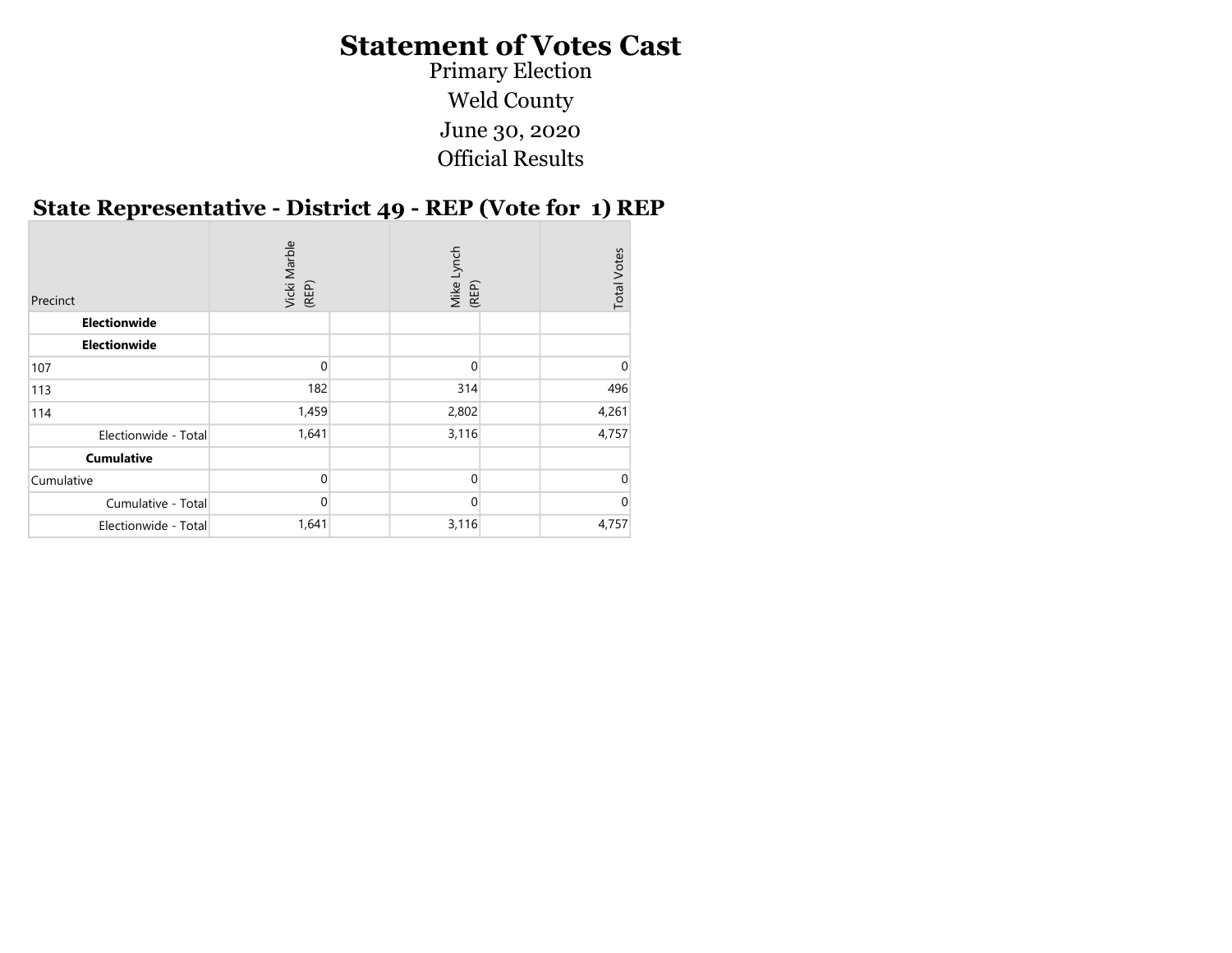Primary Election Weld County June 30, 2020 Official Results

#### State Representative - District 50 - REP (Vote for 1) REP

| Precinct             | for<br>There are no<br>candidates 1<br>this office | <b>Total Votes</b> |
|----------------------|----------------------------------------------------|--------------------|
| Electionwide         |                                                    |                    |
| Electionwide         |                                                    |                    |
| 101                  |                                                    | $\Omega$           |
| 102                  |                                                    | 0                  |
| 103                  |                                                    | $\Omega$           |
| Electionwide - Total |                                                    | $\Omega$           |
| <b>Cumulative</b>    |                                                    |                    |
| Cumulative           |                                                    | $\Omega$           |
| Cumulative - Total   |                                                    | $\Omega$           |
| Electionwide - Total |                                                    | 0                  |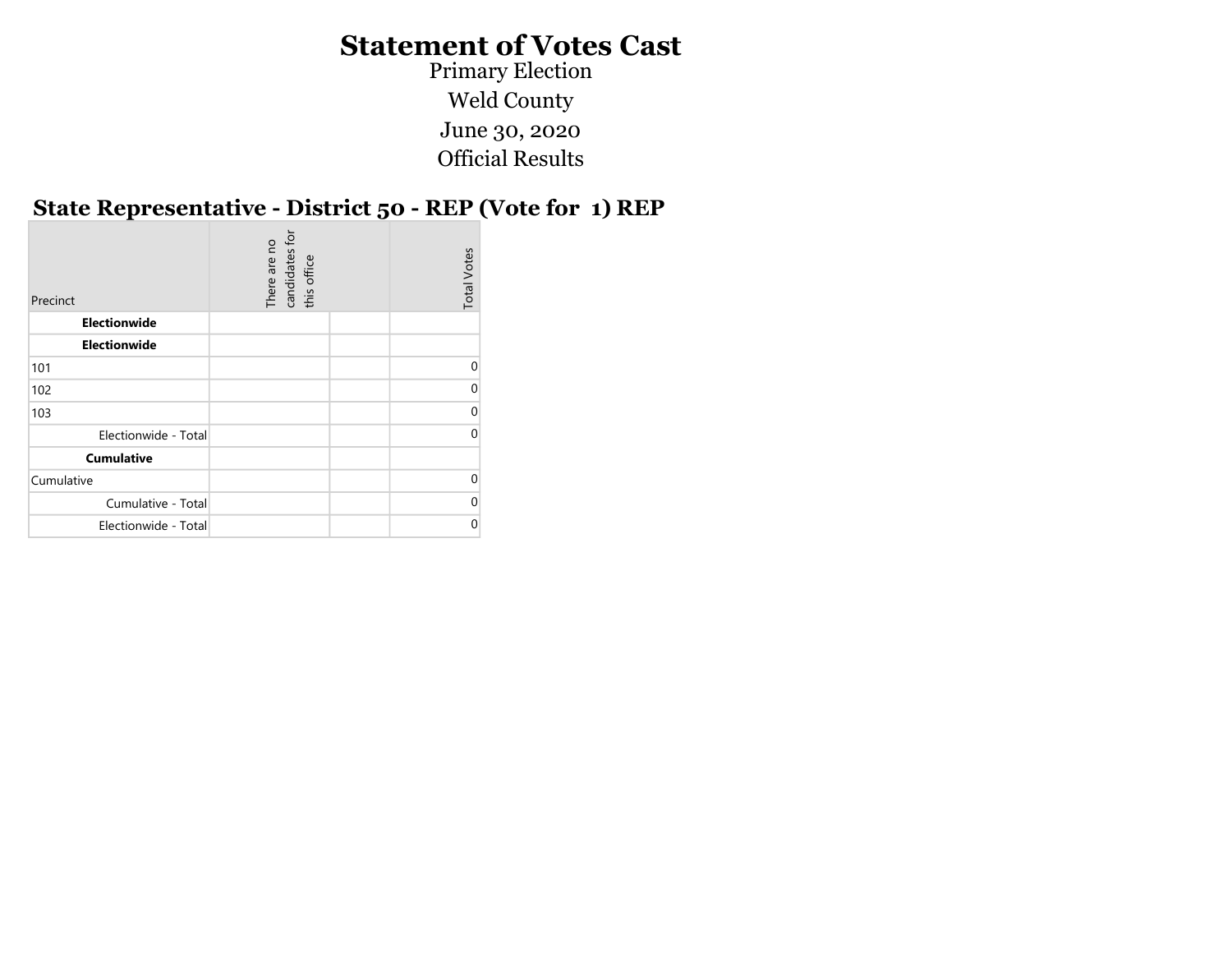Primary Election Weld County June 30, 2020 Official Results

#### State Representative - District 63 - REP (Vote for 1) REP

| Precinct<br>Electionwide | Patricia E.<br>Miller<br>(REP) | Dan Woog<br>(REP) | <b>Total Votes</b> | Qualified<br>Write-In | Seul<br>Corey Seu<br>Qualified<br>Write In |
|--------------------------|--------------------------------|-------------------|--------------------|-----------------------|--------------------------------------------|
| Electionwide             |                                |                   |                    |                       |                                            |
|                          |                                |                   |                    |                       |                                            |
| 104                      | 53                             | 81                | 134                | $\mathbf 0$           |                                            |
| 105                      | 1,575                          | 2,416             | 4,011              | 20                    |                                            |
| 106                      | 624                            | 983               | 1,609              | $\overline{2}$        |                                            |
| 111                      | 1,852                          | 3,052             | 4,971              | 67                    |                                            |
| 112                      | 1,092                          | 2,088             | 3,205              | 25                    |                                            |
| Electionwide - Total     | 5,196                          | 8,620             | 13,930             | 114                   |                                            |
| <b>Cumulative</b>        |                                |                   |                    |                       |                                            |
| Cumulative               | $\Omega$                       | 0                 | $\Omega$           | $\mathbf{0}$          |                                            |
| Cumulative - Total       | $\mathbf{0}$                   | $\Omega$          | $\Omega$           | $\overline{0}$        |                                            |
| Electionwide - Total     | 5,196                          | 8,620             | 13,930             | 114                   |                                            |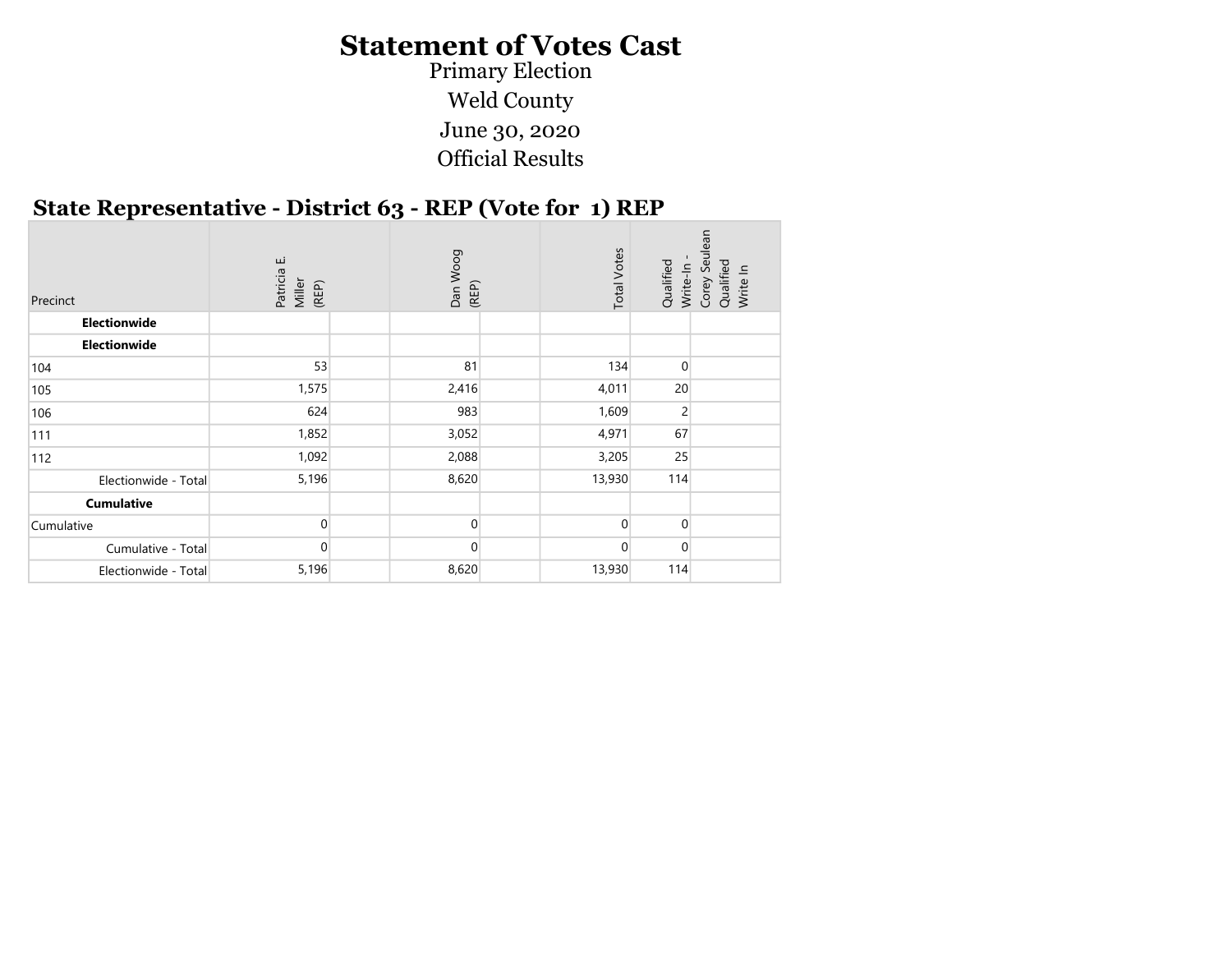Primary Election Weld County June 30, 2020 Official Results

#### District Attorney-19th Judicial District - REP (Vote for 1) REP

| Precinct             | Michael J.<br>Rourke<br>(REP) | <b>Total Votes</b> |
|----------------------|-------------------------------|--------------------|
| Electionwide         |                               |                    |
| Electionwide         |                               |                    |
| 101                  | 1,178                         | 1,178              |
| 102                  | 1,905                         | 1,905              |
| 103                  | 1,783                         | 1,783              |
| 104                  | 128                           | 128                |
| 105                  | 3,739                         | 3,739              |
| 106                  | 1,516                         | 1,516              |
| 107                  | $\boldsymbol{0}$              | $\mathbf 0$        |
| 108                  | 6,176                         | 6,176              |
| 109                  | 1,428                         | 1,428              |
| 110                  | 4,452                         | 4,452              |
| 111                  | 4,701                         | 4,701              |
| 112                  | 2,938                         | 2,938              |
| 113                  | 460                           | 460                |
| 114                  | 3,946                         | 3,946              |
| 115                  | 1,855                         | 1,855              |
| 116                  | 1,297                         | 1,297              |
| Electionwide - Total | 37,502                        | 37,502             |
| <b>Cumulative</b>    |                               |                    |
| Cumulative           | $\boldsymbol{0}$              | $\boldsymbol{0}$   |
| Cumulative - Total   | $\mathbf 0$                   | $\mathbf 0$        |
| Electionwide - Total | 37,502                        | 37,502             |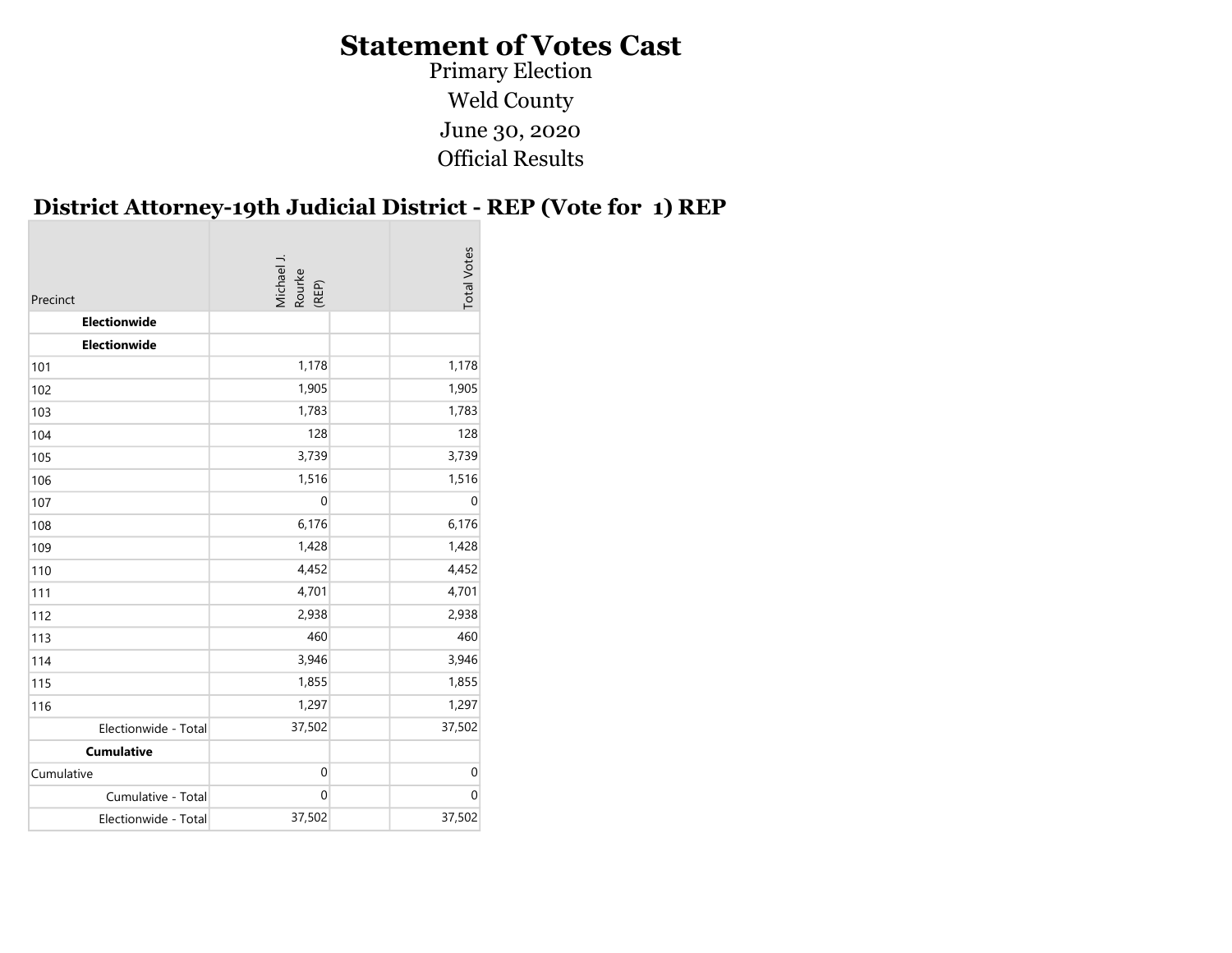Primary Election Weld County June 30, 2020 Official Results

#### Weld County Commissioner At-Large - REP (Vote for 1) REP

| Precinct             | Perry L. Buck<br>(REP) | Kevin David<br>Ross<br>(REP) | <b>Total Votes</b> |
|----------------------|------------------------|------------------------------|--------------------|
| Electionwide         |                        |                              |                    |
| Electionwide         |                        |                              |                    |
| 101                  | 812                    | 409                          | 1,221              |
| 102                  | 1,277                  | 749                          | 2,026              |
| 103                  | 1,243                  | 696                          | 1,939              |
| 104                  | 89                     | 47                           | 136                |
| 105                  | 2,498                  | 1,596                        | 4,094              |
| 106                  | 964                    | 713                          | 1,677              |
| 107                  | $\boldsymbol{0}$       | $\mathbf 0$                  | $\mathbf 0$        |
| 108                  | 4,314                  | 2,230                        | 6,544              |
| 109                  | 965                    | 583                          | 1,548              |
| 110                  | 2,542                  | 2,294                        | 4,836              |
| 111                  | 3,067                  | 1,906                        | 4,973              |
| 112                  | 1,899                  | 1,177                        | 3,076              |
| 113                  | 296                    | 198                          | 494                |
| 114                  | 2,886                  | 1,407                        | 4,293              |
| 115                  | 1,226                  | 760                          | 1,986              |
| 116                  | 802                    | 586                          | 1,388              |
| Electionwide - Total | 24,880                 | 15,351                       | 40,231             |
| <b>Cumulative</b>    |                        |                              |                    |
| Cumulative           | $\pmb{0}$              | $\boldsymbol{0}$             | $\mathbf 0$        |
| Cumulative - Total   | $\mathbf 0$            | 0                            | $\Omega$           |
| Electionwide - Total | 24,880                 | 15,351                       | 40,231             |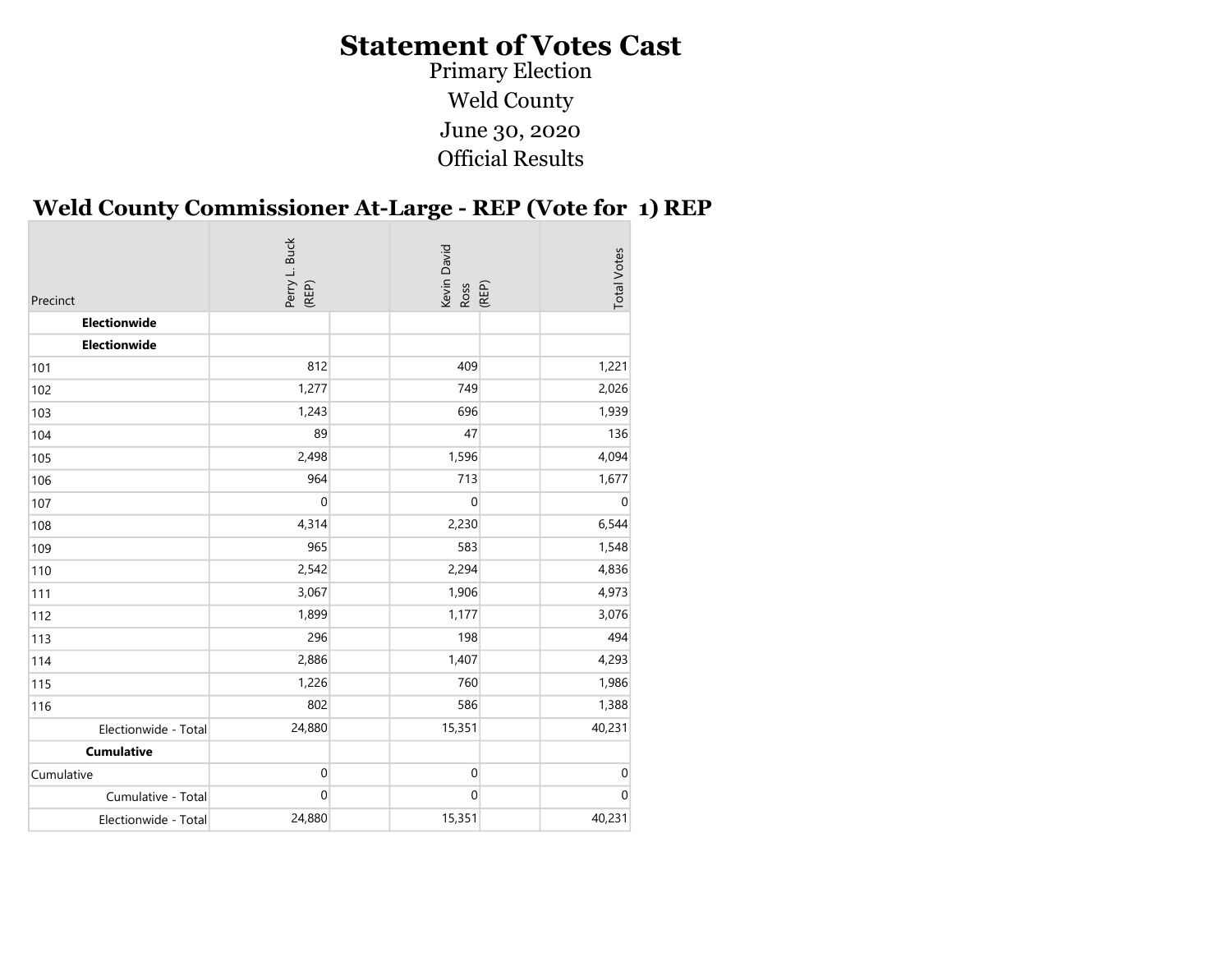Primary Election Weld County June 30, 2020 Official Results

#### Weld County Commissioner District 1 - REP (Vote for 1) REP

| Precinct             | Melendez<br>(REP)<br>Kristie | Mike Freeman<br>(REP) | <b>Total Votes</b> |
|----------------------|------------------------------|-----------------------|--------------------|
| Electionwide         |                              |                       |                    |
| <b>Electionwide</b>  |                              |                       |                    |
| 103                  | 731                          | 1,194                 | 1,925              |
| 106                  | 381                          | 1,294                 | 1,675              |
| 107                  | $\mathbf{0}$                 | 0                     | 0                  |
| 110                  | 1,345                        | 3,459                 | 4,804              |
| 114                  | 2,454                        | 1,868                 | 4,322              |
| 116                  | 641                          | 754                   | 1,395              |
| Electionwide - Total | 5,552                        | 8,569                 | 14,121             |
| <b>Cumulative</b>    |                              |                       |                    |
| Cumulative           | $\mathbf{0}$                 | 0                     | 0                  |
| Cumulative - Total   | $\overline{0}$               | $\mathbf{0}$          | 0                  |
| Electionwide - Total | 5,552                        | 8,569                 | 14,121             |